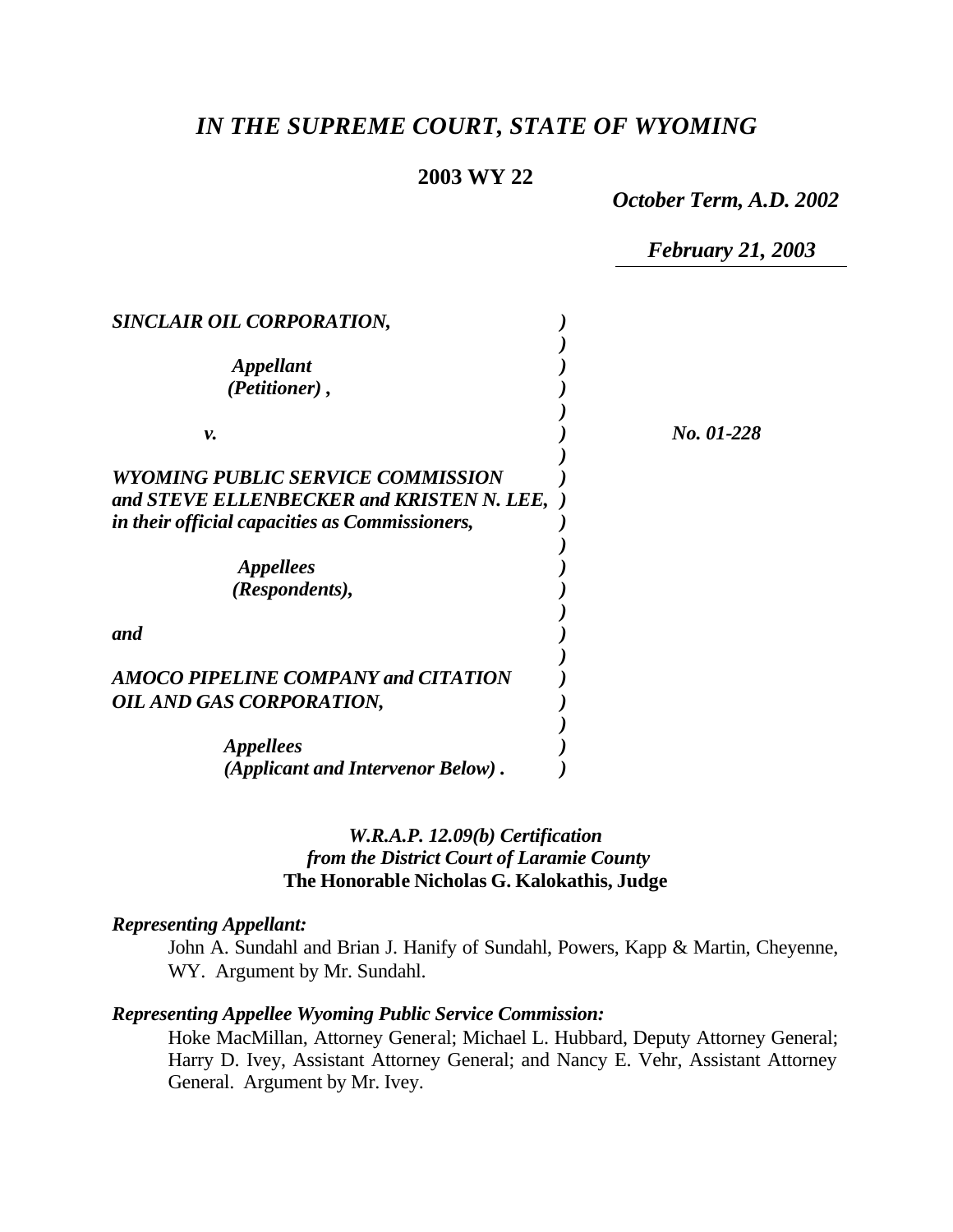## *Representing Appellee Amoco Pipeline Company:*

Roger C. Fransen and Ian D. Shaw of Hickey, Mackey, Evans & Walker, Cheyenne, WY. Argument by Mr. Fransen.

#### *Representing Appellee Citation Oil & Gas Corp.:*

Alvin Wiederspahn of Wiederspahn & Reese, P.C., Cheyenne, WY. Argument by Mr. Wiederspahn.

Before **HILL, C.J.,** and **GOLDEN, LEHMAN,\* KITE,** and **VOIGT, JJ.**

\*Chief Justice at time of oral argument.

**NOTICE:** *This opinion is subject to formal revision before publication in Pacific Reporter Third. Readers are requested to notify the Clerk of the Supreme Court, Supreme Court Building, Cheyenne, Wyoming 82002 of any typographical or other formal errors in order that corrections may be made before final publication in the permanent volume.*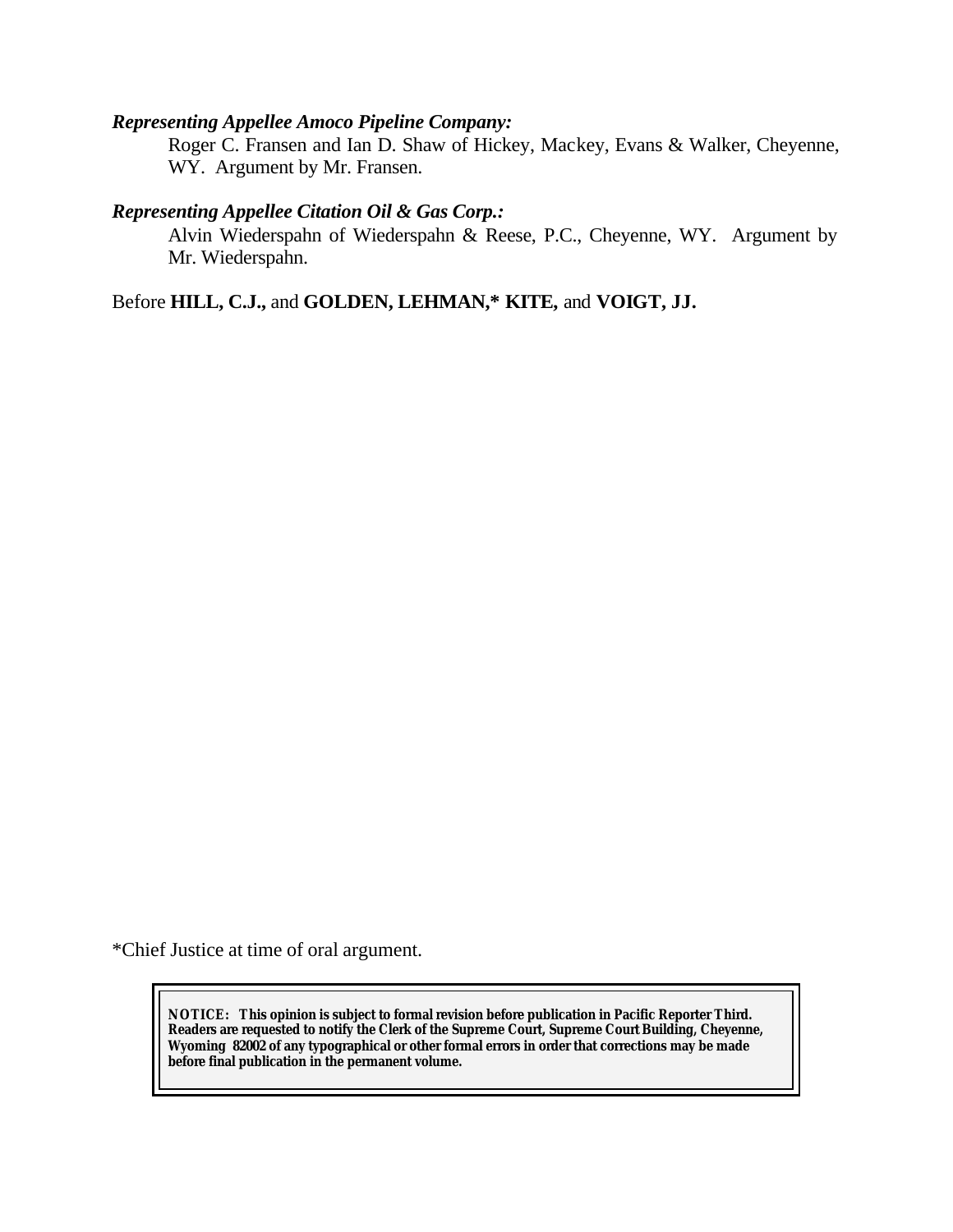#### **LEHMAN, Justice.**

[¶1] Sinclair Oil Corporation (Sinclair) appeals an order entered by appellee Wyoming Public Service Commission (PSC). After administrative hearing, PSC approved the application of appellee Amoco Pipeline Company (Amoco) seeking authority to abandon its crude oil gathering facilities known as the Little Buffalo Gathering System and to eliminate Little Buffalo Station as a point of origin. Upon our appellate review, we affirm.

### *ISSUES*

[¶2] Numerous issues are presented to this court on appeal. Sinclair sets forth the following issues:

> 1. Is it in accordance with the law for a public utility common carrier to fail to maintain its facilities, then abandon the facilities because they are in disrepair?

> 2. Did the PSC fail to apply the correct legal standard applicable to abandonments, and was the PSC's determination that Amoco had upheld its evidentiary burden to abandon its facilities supported by substantial evidence?

> 3. Did the PSC abuse its discretion by failing to apply its own regulations regarding Amoco's unilateral abandonment of the Little Buffalo Basin without prior PSC approval?

> 4. Was the PSC's determination regarding the public interest supported by substantial evidence, or did the PSC abuse its discretion by limiting the scope of the hearing and precluding the receipt of relevant, admissible evidence regarding the public interest?

> 5. Did the PSC fail to apply the correct rule of law by refusing to determine whether Citation would operate the abandoned facilities as a public utility without the required certificate of public convenience and necessity?

PSC phrases the issues on appeal as:

1. Whether the PSC followed its own rules and other pertinent law in considering and deciding the issues of this case.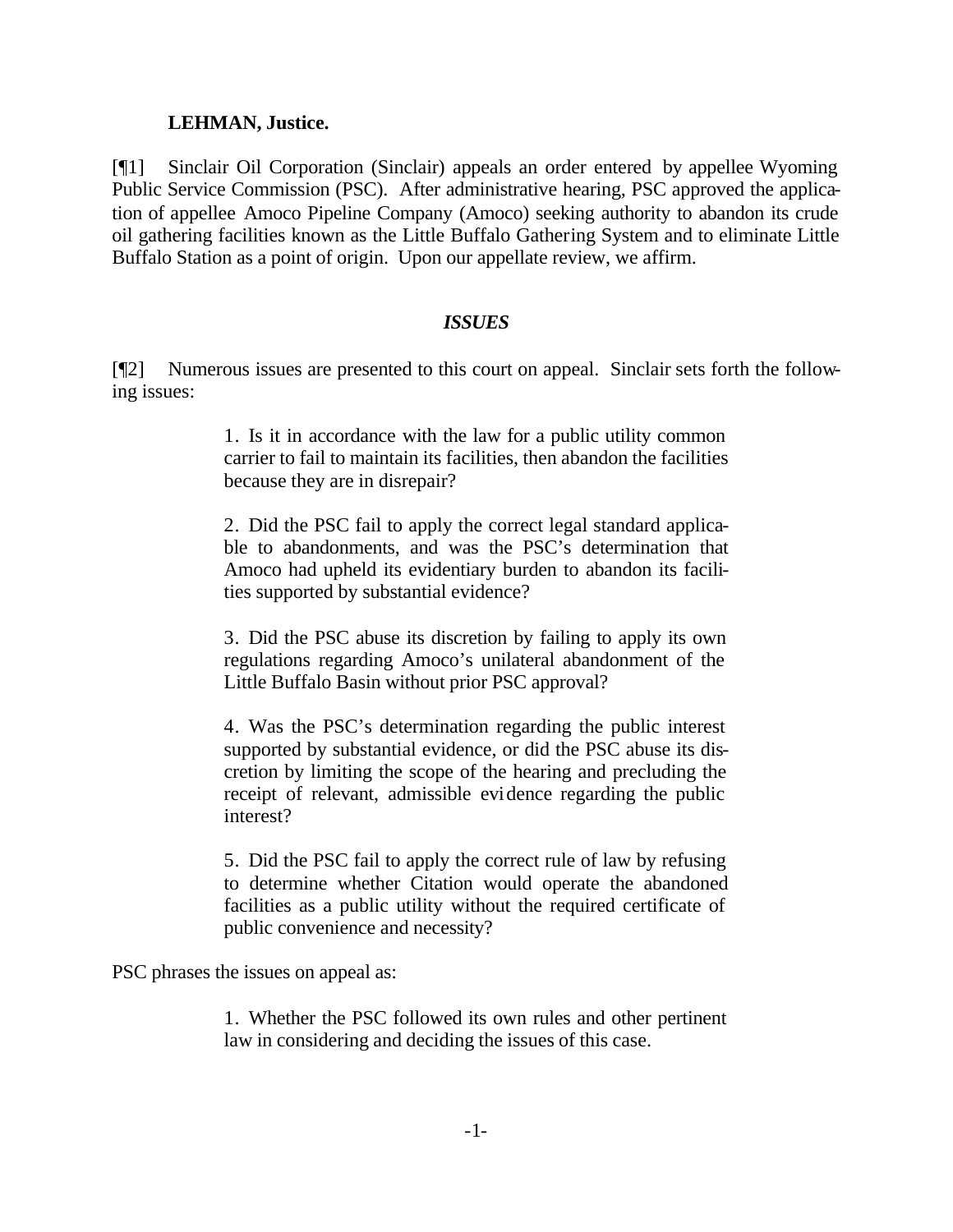2. Whether substantial evidence exists to support the PSC's factual findings when the evidence is viewed as a whole.

3. Whether the PSC's procedural rulings were in accordance with law.

4. Whether the issue of Citation's status as a public utility was properly before the PSC.

5. Whether the issue of late-filed exhibits was first raised on appeal.

Amoco states the issues before this court as:

1. Does Sinclair have standing to pursue this appeal?

2. Was the [PSC's] decision to grant Amoco's application to abandon made using the proper legal standards and supported by substantial evidence?

3. Was Amoco's attempt to prevent an environmental catastrophe by suspending shipments on its gathering system a basis for the [PSC] to deny Amoco's application to abandon?

4. Did the [PSC's] evidentiary decisions constitute a clear abuse of discretion and, if so, were they prejudicial to Sinclair?

Finally, appellee Citation Oil and Gas Corporation (Citation) enunciates its issues on appeal as:

> 1. Does Sinclair have standing under the Administrative Procedure Act to bring this appeal?

> 2. Was the decision of the [PSC] to grant the application of Amoco Pipeline to abandon the Little Buffalo Basin crude oil gathering facilities and to eliminate Little Buffalo Station as a point of origin on Amoco Pipeline's system in conformance with statutory requirements?

> 3. Did the [PSC] render a proper weighing and balancing of the affected interests impacted by the abandonment such that the public interest was best served by the abandonment of the Little Buffalo Basin gathering facilities?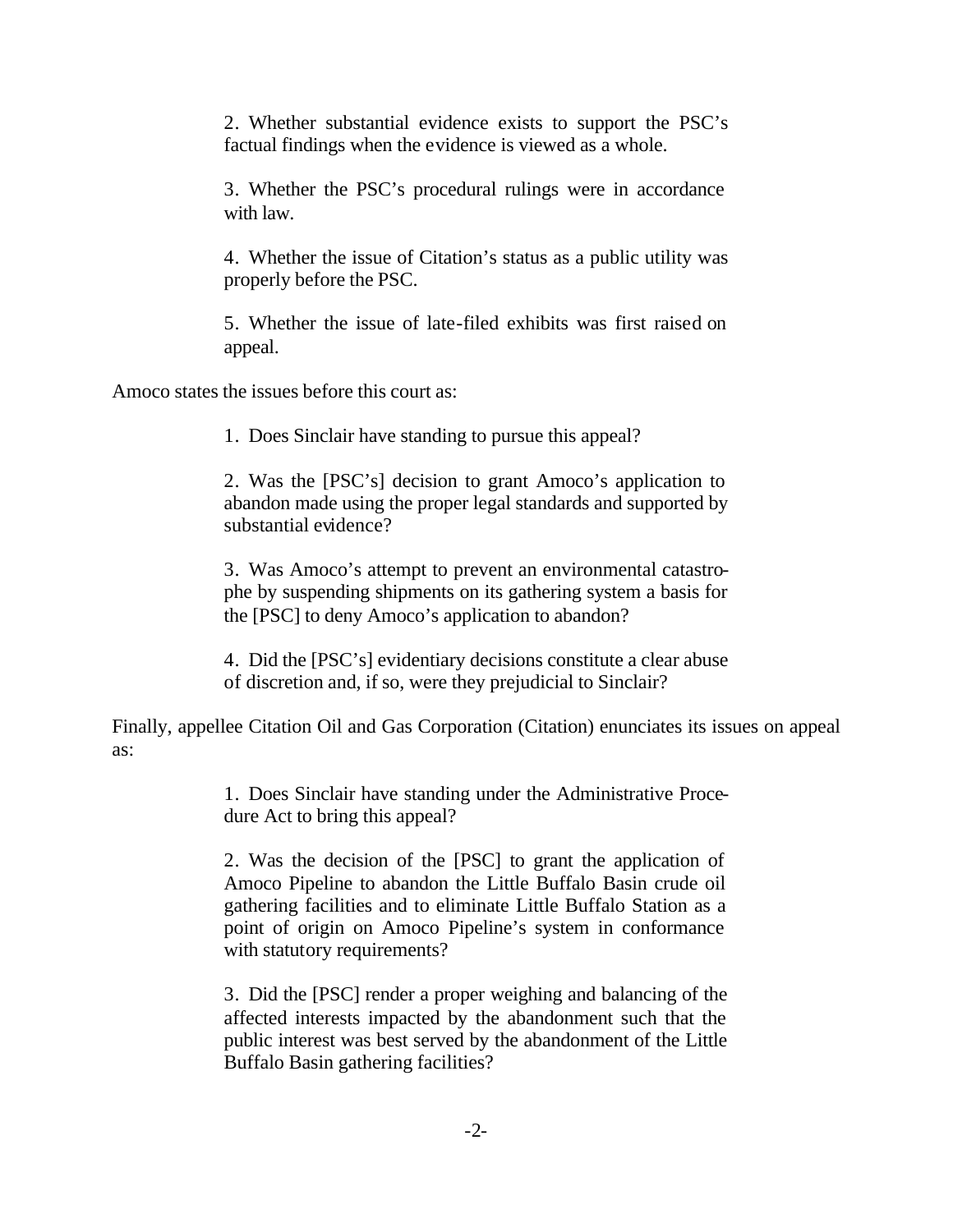4. Is the issue of whether Citation, by virtue of acquiring ownership and commencing operation of the abandoned Little Buffalo Basin gathering system, is a public utility properly before this Court? or, in the alternative, does Citation's operation of the abandoned gathering facilities render Citation a public utility?

#### *FACTS AND BACKGROUND*

[¶3] On August 30, 2000, Amoco filed an application with PSC seeking authority to abandon its crude oil gathering facilities known as Little Buffalo Gathering System and to eliminate Little Buffalo Station as a point of origin. Both Sinclair and Citation were allowed by PSC to intervene and originally opposed Amoco's application.

[¶4] On November 16, 2000, Amoco informed PSC operations at the Little Buffalo Gathering System had been suspended for reasons of environmental safety effective October 1, 2000, because a storage tank within the system was in substantial disrepair. On December 14, 2000, Amoco and Citation entered into a stipulated settlement agreement. Sinclair was not a party to this settlement. In the settlement agreement, Amoco and Citation agreed that should Amoco's abandonment application be granted by PSC, Amoco would sell the Little Buffalo Gathering System to Citation. Citation would then have the opportunity to connect to a pipeline other than at Little Buffalo Station on Amoco's Big Horn trunk line (presumably Marathon Oil Company's Red Butte Pipeline) in order to transport the Little Buffalo production and avoid trucking this product for refinement. Amoco and Citation further agreed that crude oil would never be sent through Little Buffalo Station on Amoco's Big Horn trunk line. $<sup>1</sup>$ </sup>

[¶5] A public hearing was commenced on December 15, 2000, before PSC. This hearing was ultimately continued and concluded on January 3, 2001. At hearing, Sinclair objected to the terms of the stipulated settlement agreement between Amoco and Citation. PSC issued its final order June 11, 2001. This final order found 1) the gathering lines in the Little Buffalo Gathering System were sufficiently safe and in adequate condition to provide crude oil gathering services, 2) the storage tank used within the system needed to be replaced, 3) Amoco had sufficiently supported its assertion that replacement of the storage tank was not economically feasible, and 4) upon consideration of the public interests, Amoco's application should be granted. After entry of PSC's decision, Citation acquired the Little Buffalo Gathering System and negotiated an interconnect agreement with Marathon Oil Company's Red Butte Pipeline to transport to market the crude oil produced at the Little Buffalo Basin

l

<sup>&</sup>lt;sup>1</sup> Although the Red Butte Pipeline provides a connection to Sinclair's refinery located in Sinclair, Wyoming, it does not connect to Sinclair's Casper refinery. Amoco's Big Horn trunk line through Little Buffalo Station provides access to crude oil to both Sinclair's refineries located in Sinclair and Casper, Wyoming.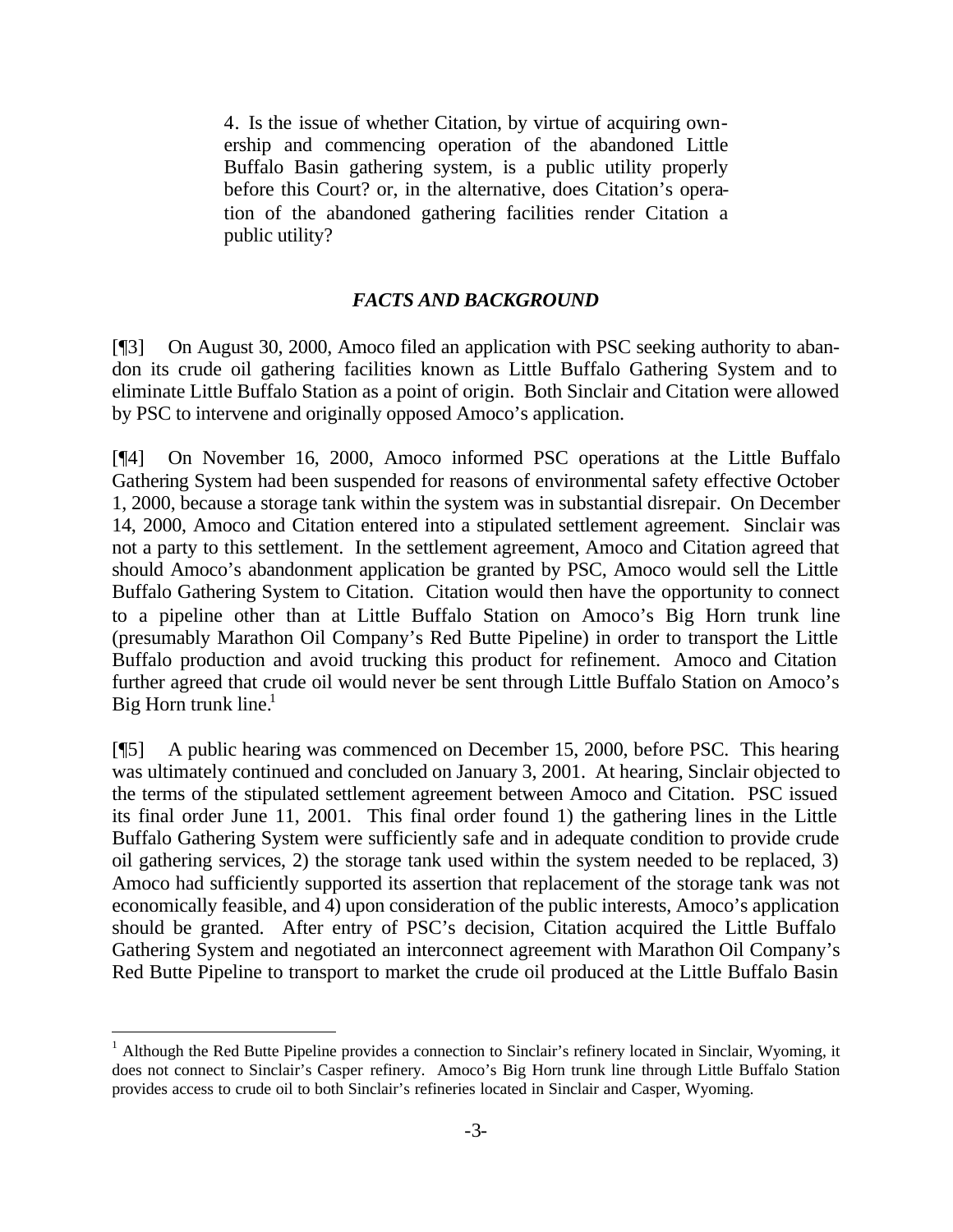field. Sinclair appealed the decision of PSC to the district court. This matter was then certified for review by this court.

#### *STANDARD OF REVIEW*

[¶6] Our review of administrative decisions is guided by the standards set forth in Wyo. Stat. Ann. § 16-3-114(c):

> (c) To the extent necessary to make a decision and when presented, the reviewing court shall decide all relevant questions of law, interpret constitutional and statutory provisions, and determine the meaning or applicability of the terms of an agency action. In making the following determinations, the court shall review the whole record or those parts of it cited by a party and due account shall be taken of the rule of prejudicial error. The reviewing court shall:

(i) Compel agency action unlawfully withheld or unreasonably delayed; and

(ii) Hold unlawful and set aside agency action, findings and conclusions found to be:

(A) Arbitrary, capricious, an abuse of discretion or otherwise not in accordance with law;

(B) Contrary to constitutional right, power, privilege or immunity;

(C) In excess of statutory jurisdiction, authority or limitations or lacking statutory right;

(D) Without observance of procedure required by law; or

(E) Unsupported by substantial evidence in a case reviewed on the record of an agency hearing provided by statute.

*See Newman v. State ex rel. Workers' Safety & Compensation Div.*, 2002 WY 91, ¶9, 49 P.3d 163, ¶9 (Wyo. 2002) and *McTiernan v. Scott*, 2001 WY 87, ¶11, 31 P.3d 749, ¶11 (Wyo. 2001).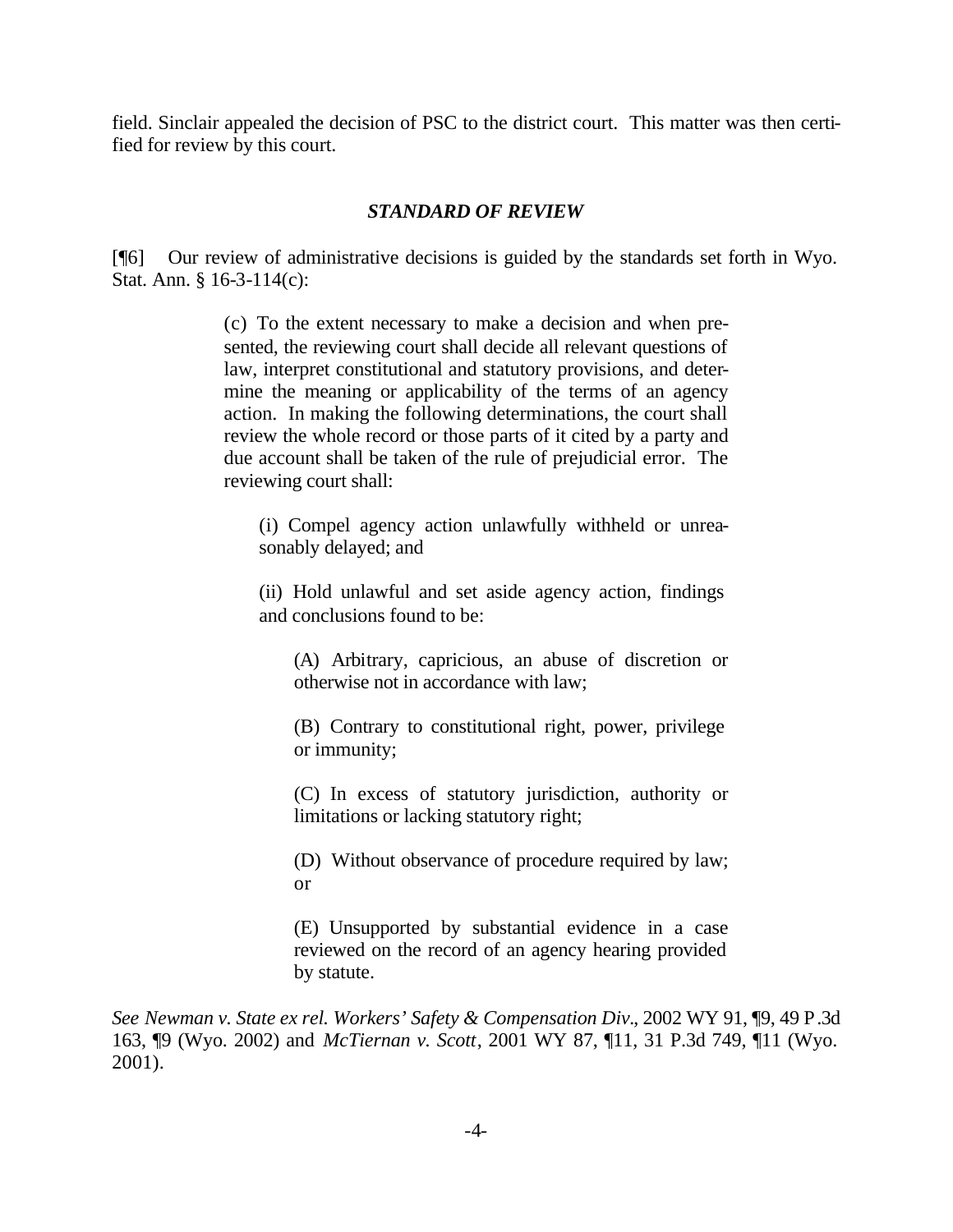[¶7] We further enunciated in *Powder River Coal Co. v. State Bd. of Equalization*, 2002 WY 5, **15**, 38 P.3d 423, **15** (Wyo. 2002):

> When we review cases certified pursuant to W.R.A.P. 12.09(b), we apply the appellate standards which are applicable to the court of the first instance. *State by and through Wyoming Department of Revenue v. Buggy Bath Unlimited, Inc.*, 2001 WY 27, ¶5, 18 P.3d 1182, ¶5 (Wyo. 2001); *see also Union Telephone Company, Inc. v. Wyoming Public Service Commission*, 907 P.2d 340, 341-42 (Wyo. 1995). Judicial review of administrative decisions is governed by Wyo. Stat. Ann. § 16-3- 114(c) (LexisNexis 2001). *Buggy Bath Unlimited, Inc.*, ¶5; W.R.A.P. 12.09(a); *Everheart v. S & L Industrial*, 957 P.2d 847, 851 (Wyo. 1998).

In addition, in *Powder River Coal Co.*, at ¶6 (citing *Chevron U.S.A., Inc. v. State*, 918 P.2d 980, 983 (Wyo. 1996) and *State by and through Dep't of Rev. v. Buggy Bath Unlimited, Inc.*, 2001 WY 27, ¶6, 18 P.3d 1182, ¶6 (Wyo. 2001)), we noted when this court reviews questions of law posed in an administrative context, this court must conduct a de novo review. We affirm an agency's conclusions of law when they are in accordance with the law. However, when the agency has failed to properly invoke and apply the correct rule of law, we correct the agency's error. *Id*. *See also State ex rel. Workers' Safety & Compensation Div. v. Garl,* 2001 WY 59, ¶¶8-9, 26 P.3d 1029, ¶¶8-9 (Wyo. 2001).

[¶8] When issues are presented to us concerning whether there exists substantial evidence in the record to support the administrative decision, we have described substantial evidence as: "relevant evidence which a reasonable mind might accept in support of the conclusions of the agency." *McTiernan v. Scott*, at ¶11.

> The substantial evidence standard also requires that there be more than a scintilla of evidence. It is not required that the proof attain such a degree of certainty as to support only one conclusion to the exclusion of all others. Once the measure of evidence has surpassed the scintilla threshold, the possibility of drawing two inconsistent conclusions from the entire record does not mean that the conclusion drawn by the administrative agency is not supported by substantial evidence. Even where this court, after reviewing the record, arrives at a different conclusion, the court cannot substitute its judgment for that of the agency's as long as the agency's conclusion is supported by substantial evidence.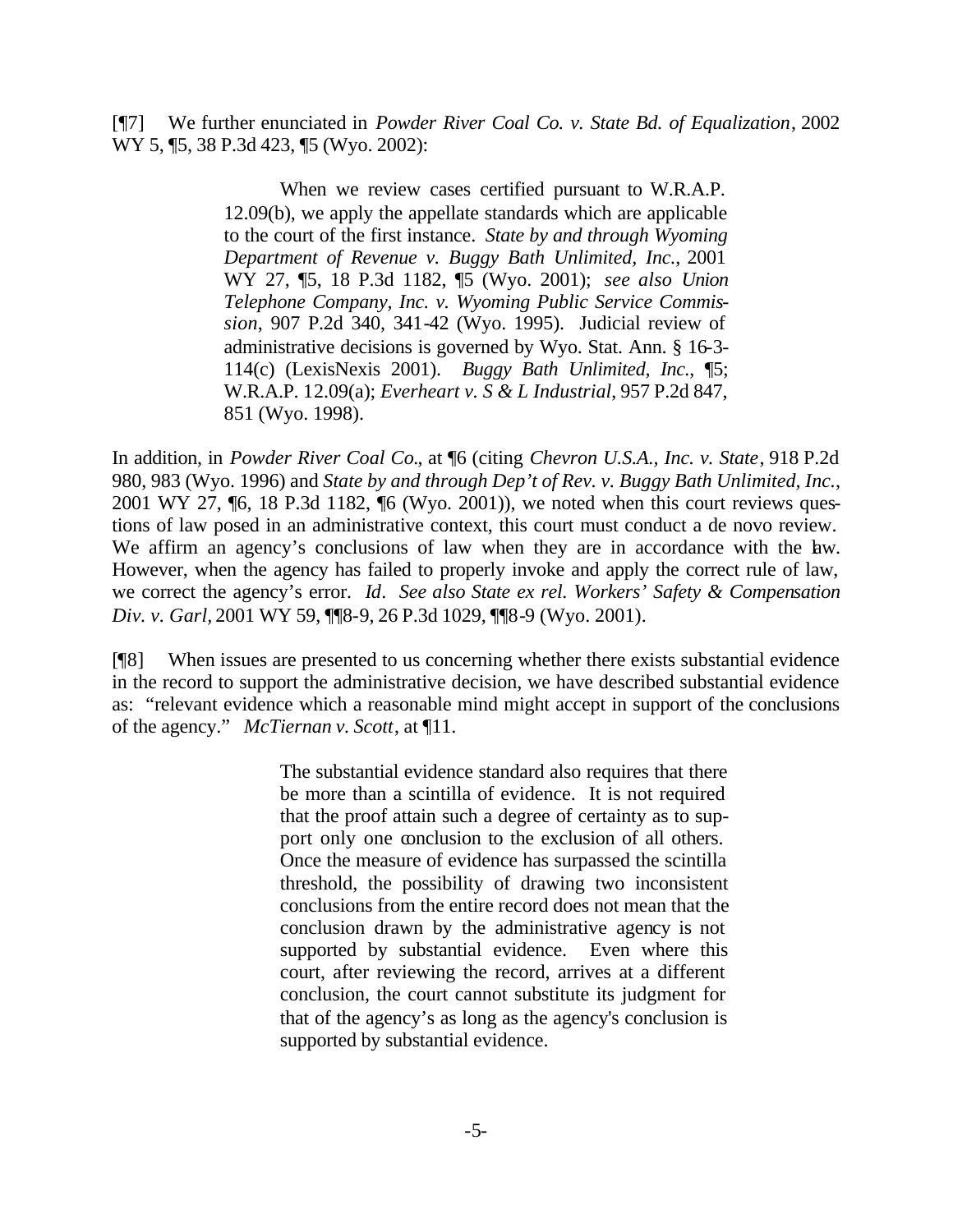*Joe Johnson Company v. Wyoming State Board of Control*, 857 P.2d 312, 314-15 (Wyo. 1993) (quoting *Department of Employment, Labor Standards Division v. Roberts Construction Company*, 841 P.2d 854, 857 (Wyo. 1992)). "For evidence to be sufficient to allow a 'reasonable mind' to accept an agency's conclusion, there must appear in the record evidence which allows either a definitive conclusion or a reasonable extrapolation based on the surrounding circumstances." *GID v. Wyoming State Board of Control*, 926 P.2d 943, 951 (Wyo. 1996).

*Id.* Therefore, when this court is charged with reviewing an agency's decision for substantial evidence pursuant to Wyo. Stat. Ann.  $\S 16-3-114(c)(ii)(E)$ ,

> [t]hat duty requires a review of the entire record to determine if there is relevant evidence that a reasonable mind might accept in support of the agency's decision. *Joe Johnson Company*, 857 P.2d at 314-15. Occasionally, the process of review will necessarily require the reviewing court to engage in an assessment of the facts adduced during the administrative hearing. That assessment does not usually involve a reweighing or reconsideration of the basic facts found by the agency. However, as a by-product of that process, the reviewing court may arrive at an ultimate conclusion derived from those basic facts that is different from the agency's. A court will reach a different conclusion based on the evidence only in those situations where the agency's conclusion is clearly contrary to the weight of the evidence.

*McTiernan*, at ¶16 (footnote omitted). We have further stated in *Newman*, at ¶12 (quoting *State ex rel. Workers' Safety & Compensation Div. v. Jensen*, 2001 WY 51, ¶10, 24 P.3d 1133, ¶10 (Wyo. 2001)) that the substantial evidence test to be applied is as follows:

> In reviewing findings of fact, we examine the entire record to determine whether there is substantial evidence to support an agency's findings. If the agency's decision is supported by substantial evidence, we cannot properly substitute our judgment for that of the agency and must uphold the findings on appeal. Substantial evidence is relevant evidence which a reasonable mind might accept in support of the agency's conclusions. It is more than a scintilla of evidence.

[¶9] Speaking specifically of PSC, we have said that PSC is required to give paramount consideration to the public interest in exercising its statutory powers to regulate and supervise public utilities. The desires of the utility are secondary. *Tri County Telephone*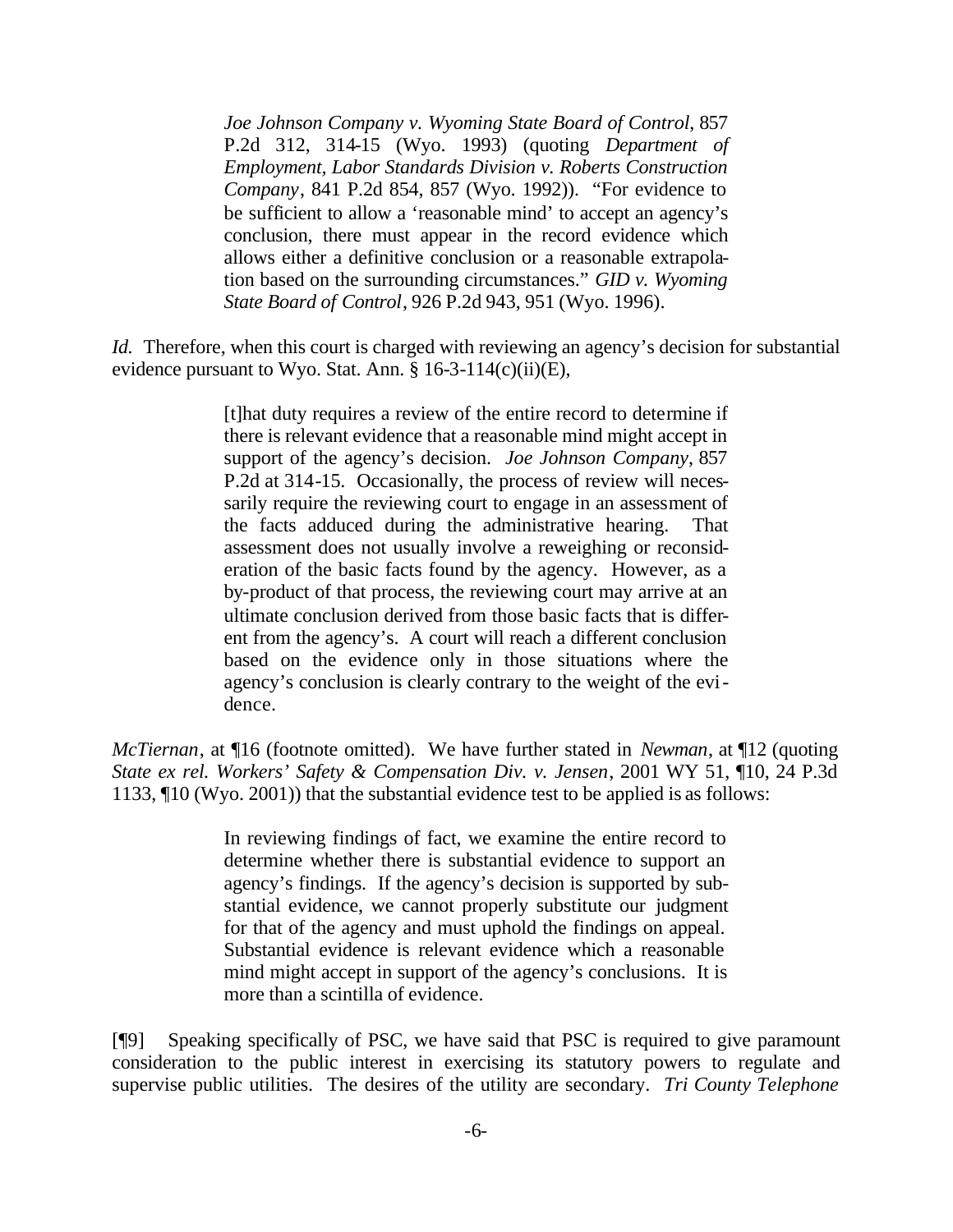*Ass'n, Inc. v. Public Serv. Comm'n,* 11 P.3d 938, 941 (Wyo. 2000) (citing *Mountain Fuel Supply Co. v. Public Serv. Comm'n*, 662 P.2d 878, 883 (Wyo. 1983)). Additionally, in recognition of the limited nature of our review, we have explained that the judicial function is exhausted when we can find from the evidence a rational view for the conclusions of the PSC. *Tri County Telephone Ass'n,* at 941 (citing *Telstar Communications, Inc. v. Rule Radiophone Servs., Inc.*, 621 P.2d 241, 246 (Wyo. 1980)).

#### *DISCUSSION*

#### *Standing*

[¶10] Both Amoco and Citation assert Sinclair lacks standing to pursue this appeal because Sinclair cannot show that it is "aggrieved or adversely affected in fact" or, conversely, can show that it has incurred a "perceptible, rather than a speculative harm" as a result of the decision rendered by PSC.

[¶11] We recently stated in *Jolley v. State Loan & Investment Board*, 2002 WY 7, ¶¶6-7, 38 P.3d 1073, ¶¶6-7 (Wyo. 2002):

> Standing is a legal concept designed to determine whether a party is sufficiently affected to insure that the court is presented with a justiciable controversy. *Roe v. Board of County Commissioners, Campbell County*, 997 P.2d 1021, 1022 (Wyo. 2000) (quoting *Memorial Hospital of Laramie County v. Department of Revenue and Taxation of State of Wyoming*, 770 P.2d 223, 226 (Wyo. 1989) and *Washakie County School District Number One v. Herschler*, 606 P.2d 310, 316 (Wyo. 1980)).

> > "The doctrine of standing is a jurisprudential rule of jurisdictional magnitude. At its most elementary level, the standing doctrine holds that a decision-making body should refrain from considering issues in which the litigants have little or no interest in vigorously advocating. Accordingly, the doctrine of standing focuses upon whether a litigant is properly situated to assert an issue for judicial or quasi-judicial determination. A litigant is said to have standing when he has a 'personal stake in the outcome of the controversy.' This personal stake requirement has been described in Wyoming as a 'tangible interest' at stake. The tangible interest requirement guarantees that a litigant is sufficiently interested in a case to present a justiciable controversy."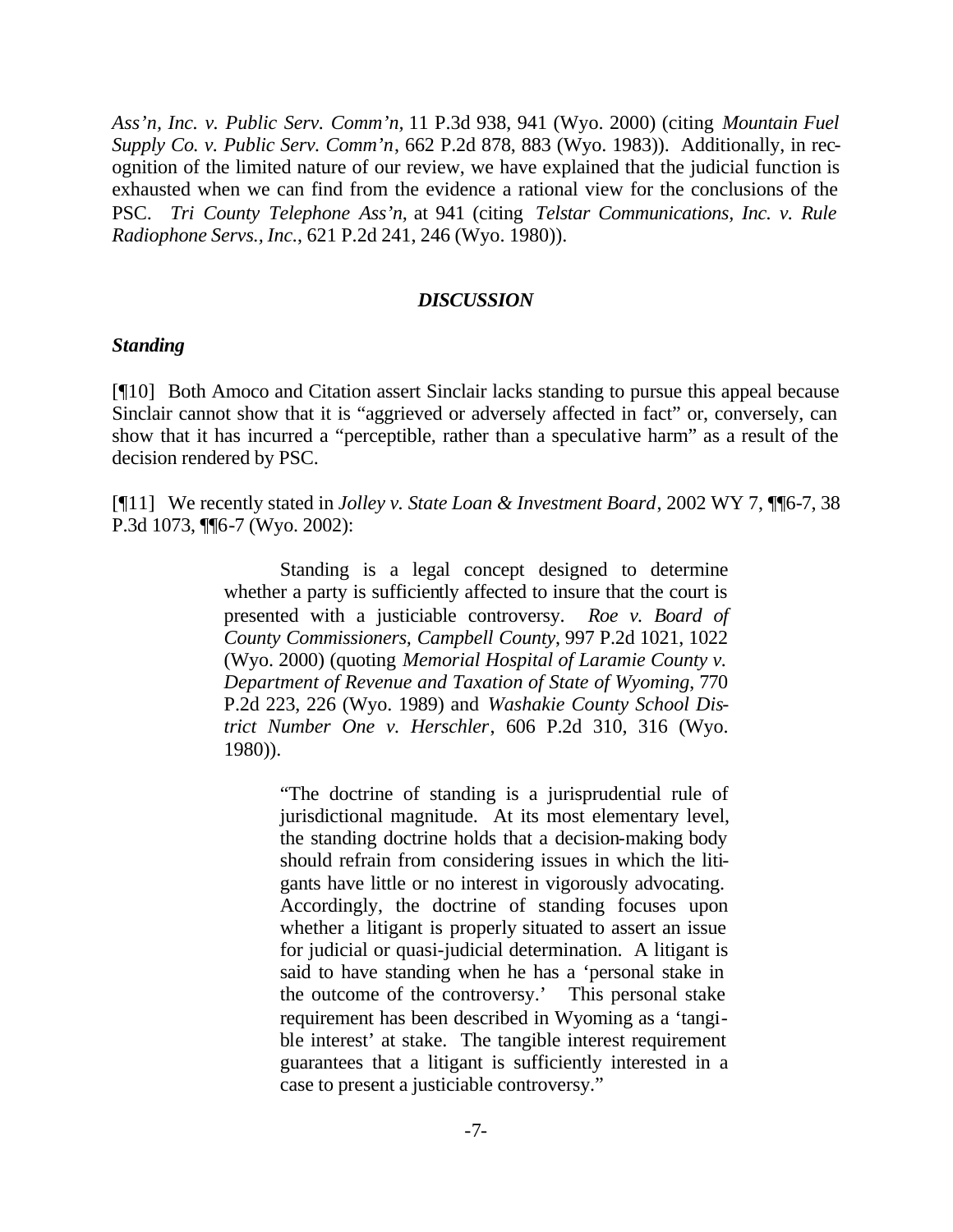*State ex rel. Bayou Liquors, Inc. v. City of Casper*, 906 P.2d 1046, 1048 (Wyo. 1995) (quoting *Schulthess v. Carollo*, 832 P.2d 552, 556-57 (Wyo. 1992) (citations omitted)).

*Roe*, 997 P.2d at 1022-23.

Judicial review of an agency action is authorized by Wyo. Stat. Ann. § 16-3-114(a) only for those persons "aggrieved or adversely affected in fact" by the challenged action.

> An aggrieved or adversely affected person is one who has a legally recognizable interest in that which will be affected by the action. *Hoke v. Moyer*, 865 P.2d 624, 628 (Wyo. 1993). A potential litigant must show injury or potential injury by "alleg[ing] a perceptible, rather than a speculative, harm resulting from the agency action." *Foster's, Inc. v. City of Laramie*, 718 P.2d 868, 872 (Wyo. 1986). "'The interest which will sustain a right to appeal must generally be substantial, immediate, and pecuniary. A future, contingent, or merely speculative interest is ordinarily not sufficient.'" *L Slash X Cattle Company, Inc. v. Texaco, Inc.*, 623 P.2d 764, 769 (Wyo. 1981) (quoting 4 Am.Jur.2d Appeal and Error § 180).

*Roe*, 997 P.2d at 1023.

[¶12] In *State ex rel. Bayou Liquors, Inc. v. City of Casper*, 906 P.2d 1046, 1048 (Wyo. 1995), we also recognized:

> The concept of "standing to sue" refers to a right to relief that goes to the existence of a personal claim for relief. *Matter of Various Water Rights in Lake DeSmet Reservoir*, 623 P.2d 764, 767 (Wyo. 1981).

> > . . . The tangible interest requirement guarantees that a litigant is sufficiently interested in a case to present a justiciable controversy. *Laramie Rivers* [*Co. v. Wheatland Irr. Dist.*], 708 P.2d [20,] at 27 [Wyo. 1985] (quoting *Int'l Ass'n Fire Fighters v. Civil Serv. Comm'n*, 702 P.2d 1294, 1297-98 (Wyo. 1985)).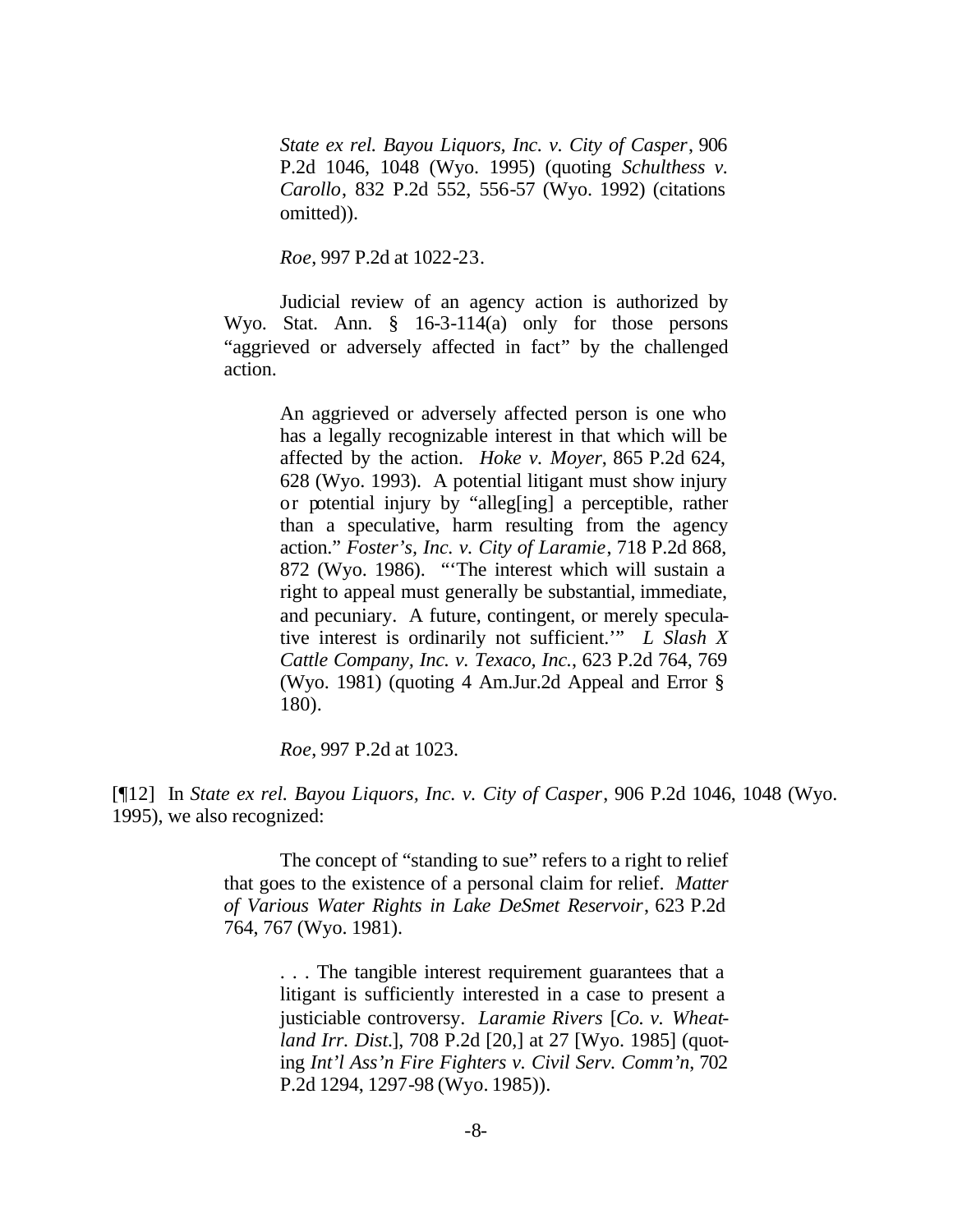*Schulthess v. Carollo*, 832 P.2d 552, 556-57 (Wyo. 1992).

[¶13] In *Foster's, Inc. v. City of Laramie*, 718 P.2d 868, 872-73 (Wyo. 1986) (quoting from *Matter of Various Water Rights in Lake DeSmet Reservoir*, 623 P.2d 764 (Wyo. 1981)), we clarified that a potential litigant must show injury or potential injury:

> "'Standing to sue' is a right to relief and goes to the existence of a personal claim for relief. It includes a legal disability, such as insanity or infancy, but it is more. It involves a sufficient stake in an otherwise justiciable controversy to obtain judicial resolution of that controversy. It is closely related to the doctrine of mootness. It requires sufficient personal interest in the outcome of litigation by way of injury or potential injury to warrant consideration by the court." 623 P.2d at 767.

To establish the requisite injury, a petitioner must allege a perceptible, rather than a speculative, harm resulting from the agency action:

> "[A] party is not considered 'aggrieved' when there is only a remote possibility of injury.

. . .

"'[P]leadings must be something more than an ingenious academic exercise in the conceivable. A plaintiff must allege that he has been or will in fact be perceptibly harmed by the challenged agency action, not that he can imagine circumstances in which he could be affected by the agency's action. . . .' *United States v. Students Challenging Regulatory Agency Procedures (SCRAP)*, 412 U.S. 669, 93 S.Ct. 2405, 2416, 37 L.Ed.2d 254 (1973)." (Citation omitted.) 623 P.2d at 769.

[¶14] Amoco and Citation profess the record reflects Sinclair does not have the type of substantial, immediate, and pecuniary interests required to support Sinclair's standing to appeal. In particular, they argue Sinclair acknowledged it had not purchased any production from the Little Buffalo Basin field for a three-year period prior to April of 2000 and Sinclair had not been a shipper on the Little Buffalo Basin Gathering System since September 1996. Moreover, Amoco and Citation claim that even after the decision of PSC approving the abandonment, ultimately allowing Little Buffalo crude oil to be transferred to the Red Butte Pipeline for shipment, Sinclair is still able to use Little Buffalo crude oil at its Sinclair,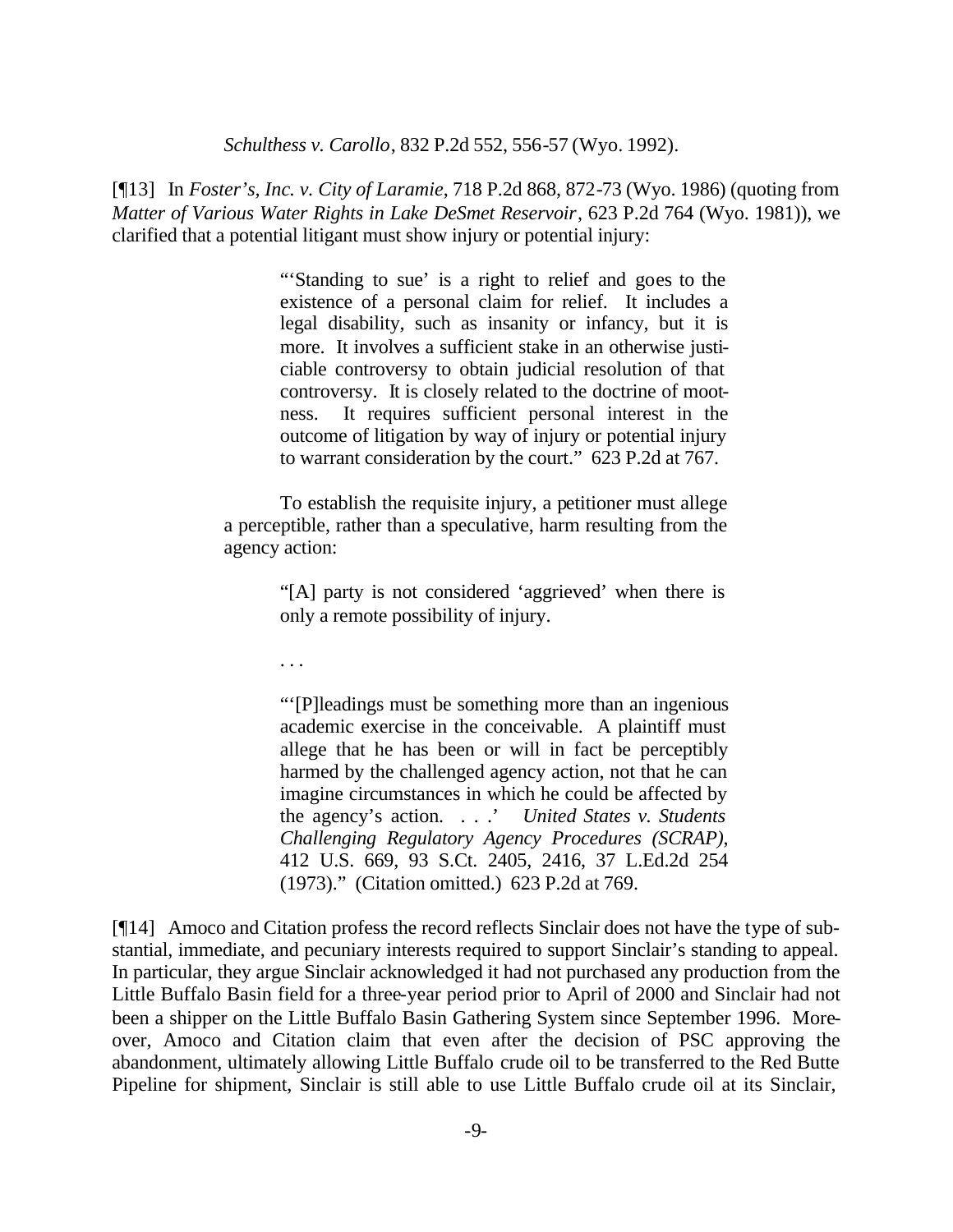Wyoming refinery or, alternatively, Sinclair could effectively manage its crude oil supply by back hauling on its own pipeline or by making crude oil trades.

[¶15] In addition, Amoco and Citation contend the record establishes that even if Sinclair was able to utilize the entire crude oil production of Little Buffalo, which is approximately 2,200 barrels per day, this loss would not be material to Sinclair's operation which consumes approximately 80,000 barrels of crude oil every day. Further, Amoco and Citation assert their position is enforced by the fact Sinclair had never been able to obtain 2,200 barrels per day from Little Buffalo. Sinclair's most recent indirect purchase in the second half of 2000 from Koch Oil Company amounted to only 500 barrels per day. Accordingly, Amoco and Citation aver that even if Sinclair was allowed continued access to Little Buffalo crude oil, there is no assurance Sinclair would use this crude oil as Sinclair has not historically been the low bidder for such crude oil, Sinclair has not purchased a large portion of this production, and Sinclair has only used this crude oil on a seasonal basis. Amoco and Citation further point out Sinclair has no contractual right to any of the Little Buffalo crude oil and has never offered a bid for, or purchased, Little Buffalo crude oil from Citation.

[¶16] Also in support of its position, Amoco and Citation cite Sinclair's admission that should it choose to do so, it can operate successfully without access to the Little Buffalo crude oil by obtaining its crude oil supply from North Dakota, Montana, Canada, and other fields in Wyoming. Further, Sinclair has not had difficulty in obtaining the crude oil that it needs for its operation over the past three years when no Little Buffalo crude oil was available, and Sinclair cannot identify any adverse economic impact arising out of the abandonment for which Amoco applied.

[¶17] In response to these contentions, Sinclair counters it has purchased Little Buffalo crude oil for the past 50 years and has purchased Little Buffalo crude oil from Conoco during the three years prior to April of 2000. In addition, when Sinclair bought crude oil, it shipped this crude oil on Amoco's pipelines pursuant to both a Federal Energy Regulatory Commission tariff and a PSC tariff. Sinclair also claims it has bought Little Buffalo crude oil when such oil has been available and intends to continue purchasing this crude oil, if allowed to do so.

[¶18] Finally, Sinclair asserts two reasons why it is aggrieved or adversely affected by the inability to have access to Little Buffalo crude oil at its Casper, Wyoming refinery. First, Little Buffalo crude oil represents a low-cost crude oil from a transportation standpoint because the cost to transport a barrel of Little Buffalo crude oil to Sinclair's Casper, Wyoming refinery is one dollar less than the cost to transport a barrel of crude oil from Canada. Further, in response to a direct question from PSC at the hearing as to why the 500 barrels of crude oil per day that Sinclair was purchasing for its Casper, Wyoming refinery was such an important factor to Sinclair's ability to operate that refinery, Sinclair responded that a \$10.00 per barrel profit margin for these 500 barrels per day amounted to a significant amount of money to Sinclair. Therefore, Sinclair argues the amount of crude oil Sinclair has purchased from Little Buffalo Basin is very significant from the standpoint of profit margins.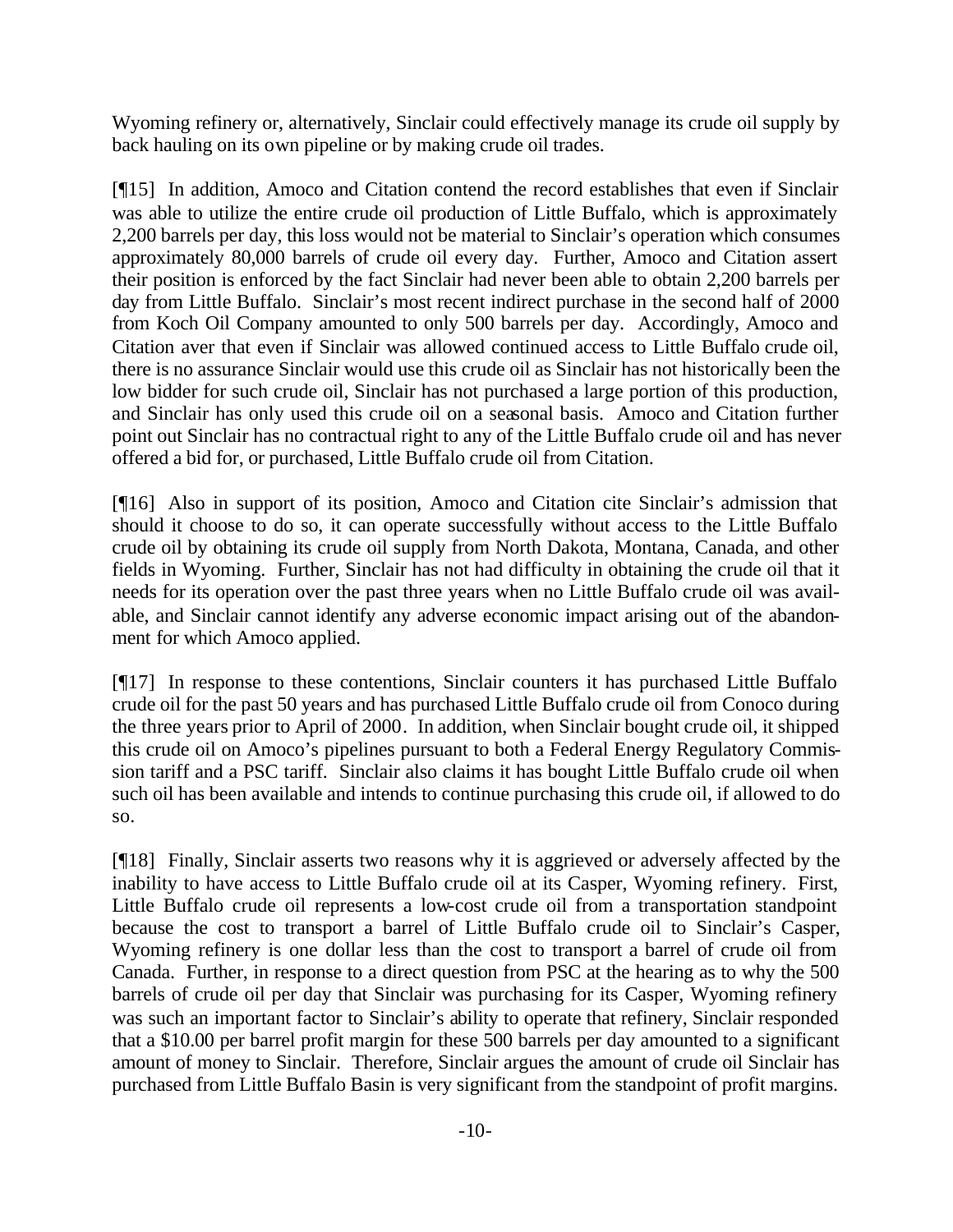[¶19] Secondly, Sinclair argues it is aggrieved and adversely affected by the ruling of PSC because Little Buffalo crude oil is classified as Wyoming asphaltic crude oil, and its Casper, Wyoming refinery was designed to refine this type of asphaltic crude oil when making asphalt. Sinclair, on average, refines 8,000 barrels per day of this type of oil with this amount increasing to 12,000 to 14,000 barrels per day in the summer when demand for asphalt is higher. Therefore, although Sinclair has contracted for 4,700 barrels per day of production from another Wyoming asphaltic crude field, Little Buffalo crude oil is a primary source in the summer months. Further, Sinclair posits the loss of 2,200 barrels of Little Buffalo crude oil or the 500 barrels Sinclair was purchasing at the time of the abandonment is very significant when compared to the amount of Wyoming asphaltic crude oil that is refined by Sinclair.

[¶20] Upon our review of the record, we conclude Sinclair has appropriate standing to bring this appeal. Specifically, under the facts presented by Sinclair, we are convinced Sinclair is sufficiently affected to guarantee this court is faced with the determination of an actual justiciable controversy. Certainly, while Amoco and Citation try to minimize Sinclair's involvement, Sinclair is properly situated with sufficient pecuniary, personal, and tangible interests at stake. Such involvement assures Sinclair is properly motivated to vigorously advocate its position. Sinclair has also shown potential injury or harm is readily perceptible resulting from the action taken by PSC, rather than merely speculative as argued by Amoco and Citation. As such, Sinclair is entitled to judicial review of the issues it has raised before this court.

#### *The PSC Determination*

[¶21] Sinclair raises numerous issues regarding the determination by PSC to approve the application of Amoco to abandon its crude oil gathering facilities. After boiling down the issues raised by Sinclair, Sinclair essentially asserts 1) PSC erred as a matter of law in failing to apply the proper legal standard applicable in an abandonment matter; 2) PSC's determination the abandonment was in the public interest was unsupported by substantial evidence; and 3) PSC erred as a matter of law concerning Amoco's duty to maintain its facilities. We address each of these issues in turn.

#### *1. Legal Standard*

[¶22] Sinclair declares PSC applied an improper legal standard in determining the application for abandonment filed by Amoco.<sup>2</sup> Therefore, Sinclair concludes PSC's approval of the abandonment must be set aside. Ironically, Sinclair agrees, along with the remaining parties

<sup>&</sup>lt;sup>2</sup> Coupled with this issue, Sinclair also argues PSC's analysis incorrectly focused on unsupported economic figures, and Amoco failed to meet its burden of demonstrating that no return could be reasonably expected from its investment in a new tank. These arguments will be addressed subsequently by this court upon its consideration of whether or not substantial evidence supported PSC's determination.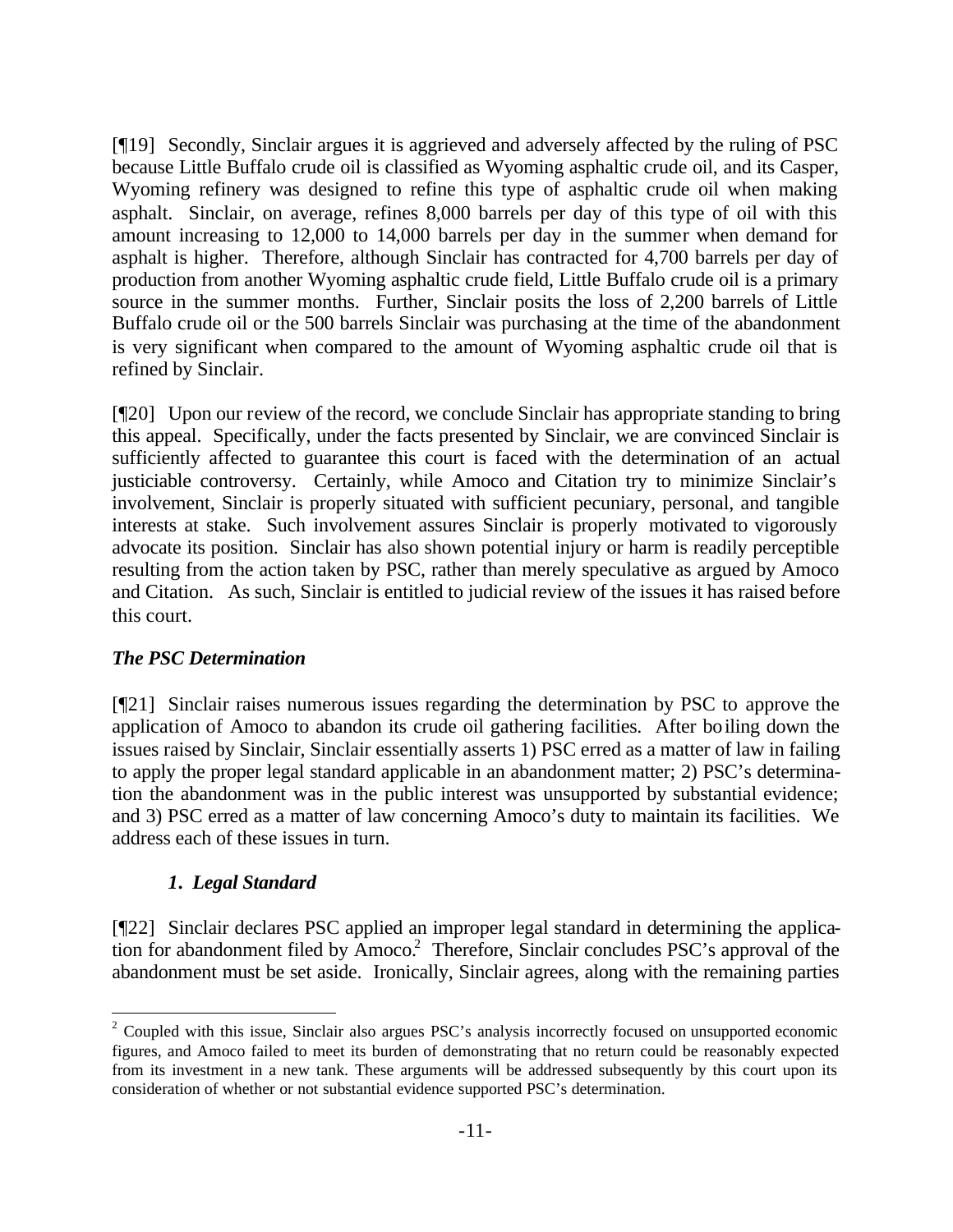and this court, the proper legal standard to be applied in abandonment cases is expressed in the case of *Union Pacific Railroad Co. v. Public Serv. Comm'n*, 518 P.2d 23, 24-25 (Wyo. 1974). In that case, this court stated:

> The appellant strenuously argues that the profitability of the station is not a governing or major factor to be considered but is only one of some seven mentioned as important: (1) the volume and nature of the business transacted at the station; (2) the cost of furnishing such service; (3) the ratio of the cost of maintaining the station agency (including both out-of-pocket and overall expense) to revenues received from the station; (4) the nature of the transportation service remaining or to be substituted; (5) the proximity and accessibility, including public telephone service, to other stations; (6) the inconvenience to the entire shipping and traveling public and not merely to an individual or a few shippers resulting from removal of the agent; and (7) the probabilities of future development.

> While it is true that the profitability aspect, covered indirectly in the first three mentioned factors, is not controlling but merely one element to be viewed along with various others, we think that, reasonably interpreted, the commission's findings so indicate; and it would seem that the commission considered profitability as only one of three factors on which the order was based.

> Doubtless there is validity in each of the seven factors indicated by appellant to be of importance in determining whether or not a railroad agency should be maintained or discontinued. However, the matter varies as to existing situations. Our research leads us to believe that for practical purposes the correct rule is that if the public good, its convenience and necessity, outweighs the expense of the railroad in continuing such agency the commission is justified in denying the request for closing. *Erie-Lackawanna Railroad Company v. Pennsylvania Public Utility Commission*, 202 Pa.Super. 511, 515, 198 A.2d 383, 385; *Louisiana and Arkansas Railway Company v. Arkansas Commerce Commission*, 235 Ark. 506, 360 S.W.2d 763, 764; 74 C.J.S. Railroads § 402(2).

> ... Accordingly, the paramount question before us is whether or not the public convenience and necessity require that the agency station remain at Burns; and it is basic that the burden of proving lack is upon the carrier seeking discontinuance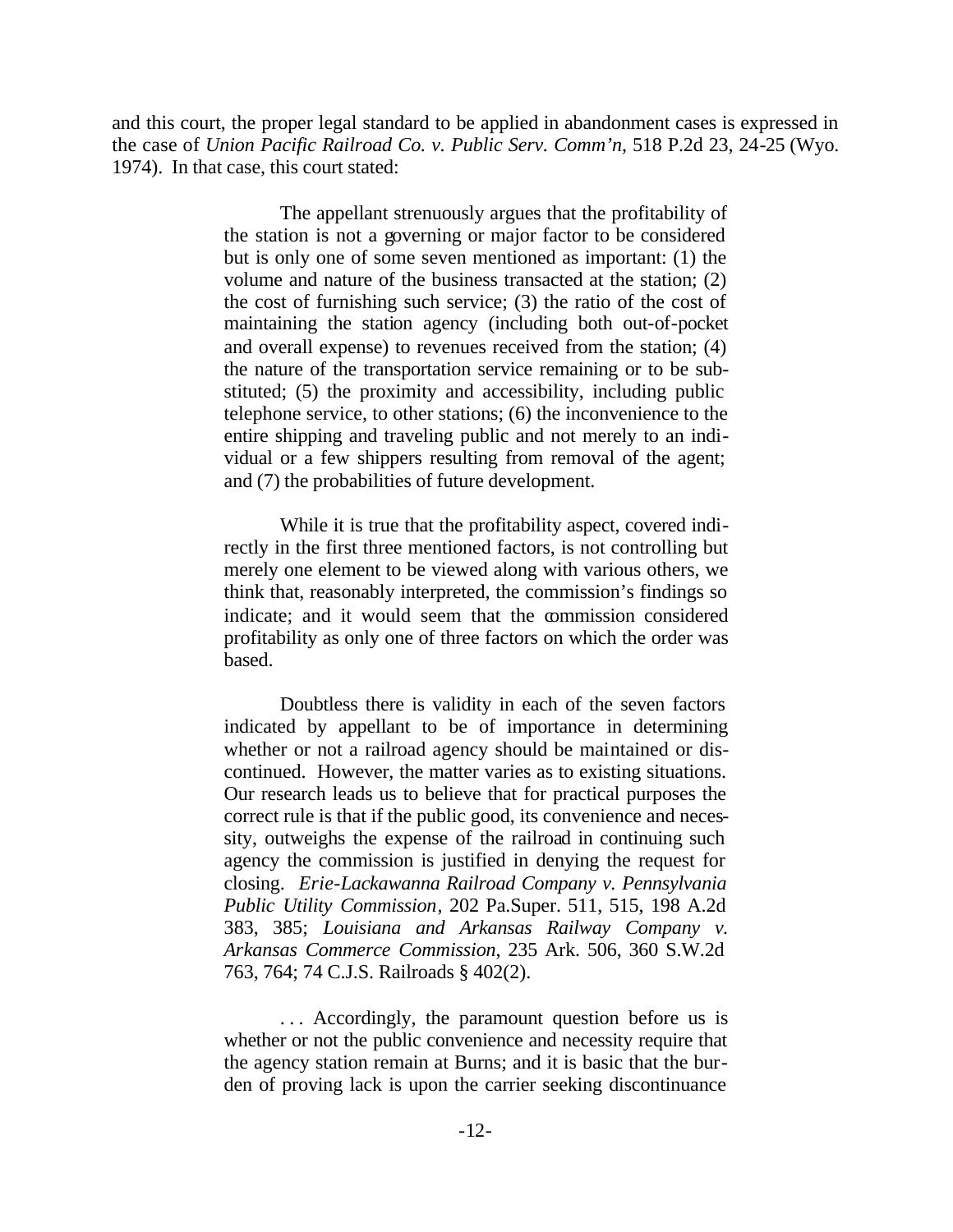of the agency. *Application of Chicago & North Western Railway Company*, 79 Wyo. 343, 334 P.2d 519, 521.

In the companion case to *Union Pacific Railroad Co. v. Public Serv. Comm'n*, 518 P.2d 23, *Union Pacific Railroad Co. v. Public Serv. Comm'n*, 518 P.2d 17, 18-19 (Wyo. 1974), this court further recognized:

> In that connection, it is argued, inter alia, that the basic concept, or factor, to be kept in mind in determining whether an agency station should be closed or kept open is the public convenience and necessity, that the courts have held the public convenience and necessity to be considered in granting or denying an application to close an agency station mean the convenience and necessity of the public and not of an individual or individuals, and that in the absence of public convenience and necessity the maintenance of a railroad agency station primarily involves a question of business policy with which regulatory bodies should not interfere.

. . .

Considering the burden of the carrier to prove the lack of the public's necessity and convenience in order to justify the closing of the station, we conclude that the district court was correct in affirming the commission's order.

More recently, this court again certified this is the proper legal standard that must be applied in abandonment cases in *Burlington Northern Railroad Co. v. Public Serv. Comm'n*, 698 P.2d 1135 (Wyo. 1985).

[¶23] Sinclair further asks this court to adopt purported additional standards of review as expressed in 1 David J. Muchow & William A. Mogel, *Energy Law and Transactions* § 2.01[2][b][i] (2002) and 73B C.J.S., *Public Utilities* § 9(a) (1983). 1 *Energy Law and Transactions* § 2.01[2][b][i] espouses a rule of law that: "A utility may request to abandon services when consumer demand diminishes and the costs of providing service increase so that it is no longer profitable for the utility to continue providing service." The standard set forth in 73B C.J.S., *Public Utilities* § 9(a) states:

> The devotion of property to a public use carries with it the duty to serve the public, and such duty must be performed by a public utility or its privileges and franchise must be surrendered. As a general rule, it has no right to discontinue or abandon its service on any part of its property devoted to public use or to impair its ability to perform its public duties except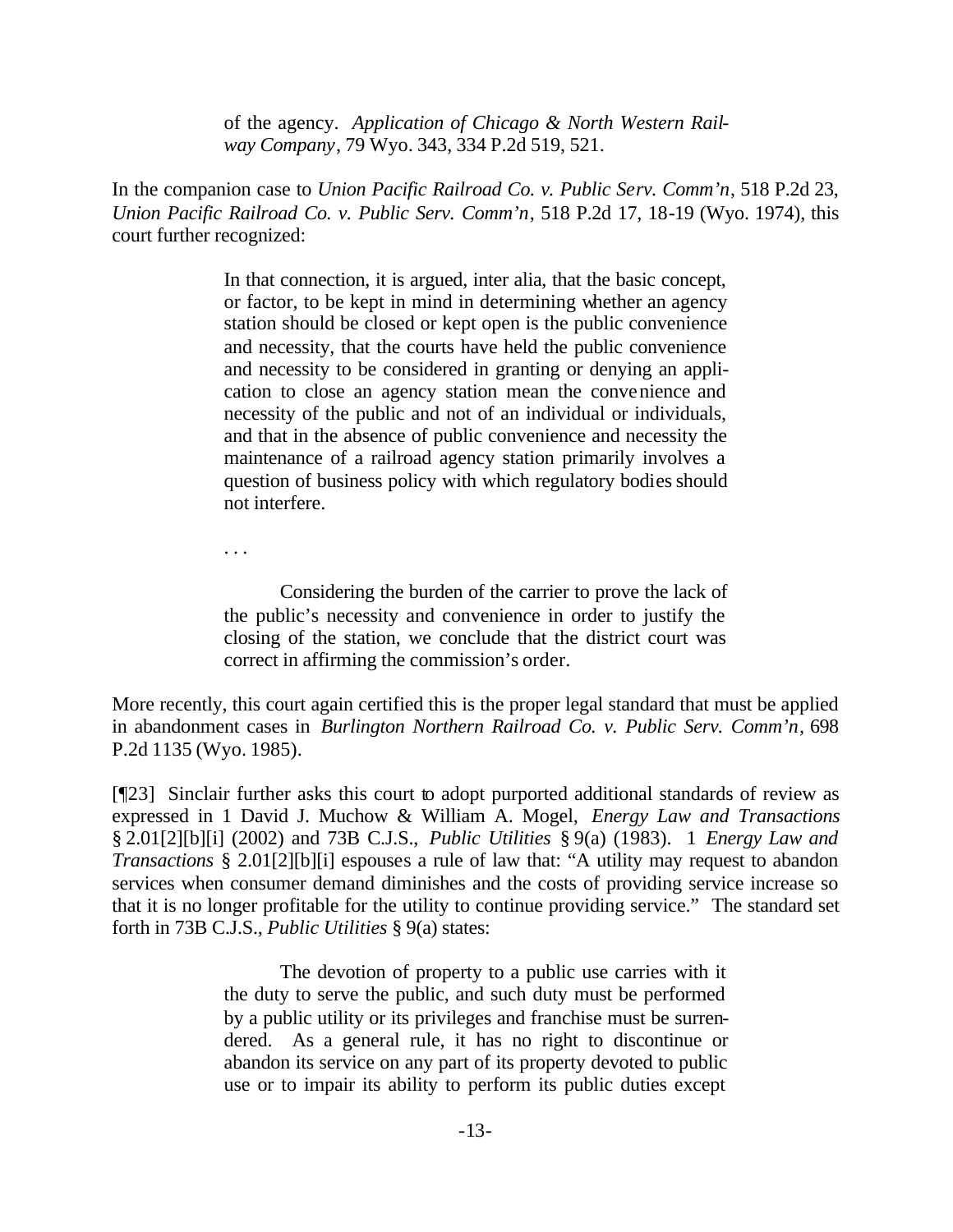with the consent of the state; and the mere fact that the enterprise or a particular service is not profitable does not justify the utility in ceasing or refusing to perform its duties.

In the absence of a statute or contract, however, a utility is not bound to continue operation at a loss if there is no reasonable prospect of profitable operation in the future, or if such continuance will require a considerable investment from which no return can reasonably be expected.

(Footnotes omitted.) This section goes on to express a state may compel performance of the public utility's duties when no adequate excuse for nonperformance is shown.

[¶24] Initially, upon our consideration of the standards which Sinclair asks us to adopt, we recognize Sinclair admits the standard set forth in C.J.S. is substantially similar to the standard set forth for railroads already adopted in our holdings in both *Union Pacific Railroad Co. v. Public Serv. Comm'n*, 518 P.2d 23 and *Union Pacific Railroad Co. v. Public Serv. Comm'n*, 518 P.2d 17, 18-19 and confirmed in *Burlington Northern Railroad Co. v. Public Serv. Comm'n*, 698 P.2d 1135. In addition, the standard set forth in 1 *Energy Law and Transactions* § 2.01[2][b][i], in essence, enumerates only one element which our already adopted standard expresses through these holdings. Hence, we refuse to adopt those standards proffered by Sinclair because we find them to be too limiting. Rather, we find the better rule of law to be that already expressed in Wyoming which requires a more global review and balancing of each of those factors as set forth in *Union Pacific Railroad Co. v. Public Serv. Comm'n*, 518 P.2d 23, 24-25 and the subsequent opinions issued by this court.

[¶25] Upon our review of the record, we hold PSC applied the appropriate legal standard with respect to the abandonment application of Amoco. In its decision PSC stated:

> 84. In making a determination as to whether to grant the abandonment of public utility facilities and the cessation of public utility service the Commission must be guided by public interest considerations. In this present case, the public interest was identified as consisting of the interests of the lease and royalty holders in the Little Buffalo Field, including the State of Wyoming through the Office of State Lands and Investments; Citation, as the producer and marketer of production in the field; Sinclair, as a prior purchaser of production from the Little Buffalo Basin Field; and Amoco, as the owner of the gathering facilities proposed to be abandoned. The Commission notes that, although Koch Oil Company and Conoco have been identified as prior purchasers of Little Buffalo Basin crude oil, neither entity expressed any position regarding the proposed abandonment. In weighing and balancing the common, and in some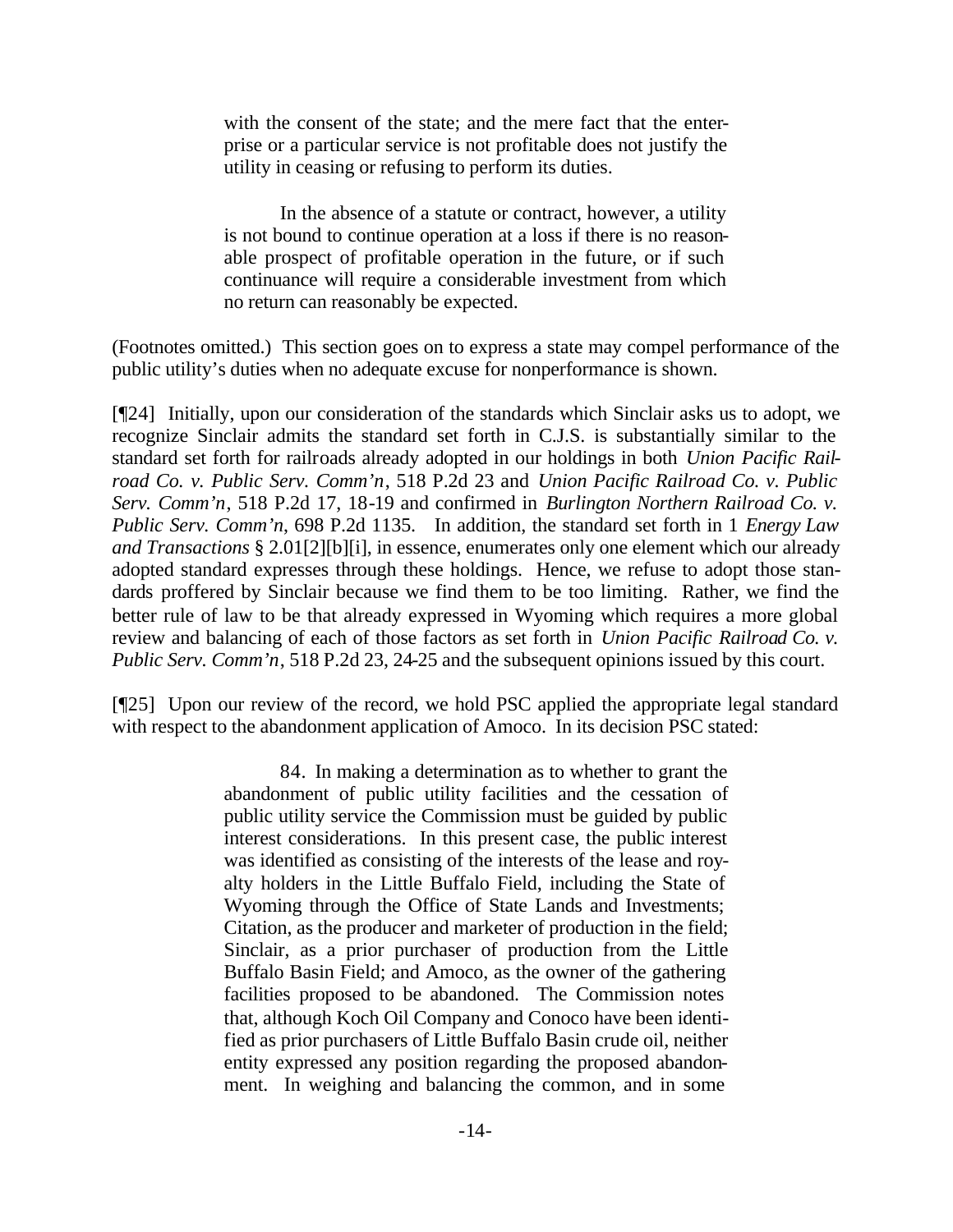instances the conflicting, interests of these various entities it is important to consider their past utilization of these public utility gathering facilities and the future impact on these entities should the abandonment be granted.

PSC also found, through evidence comprised of actual operating results for the most recent three-year period, Amoco had supported its assertion that replacement of the storage tank was not economically feasible. However, PSC specifically noted this issue was not the primary consideration or factor upon which it relied in making its final decision.

[¶26] PSC recognized Citation was responsible for marketing all of the oil produced in Little Buffalo Basin on behalf of its limited partners, as well as the remaining leaseholders that retained the remaining 2% of the working interest in the leasehold. In addition, PSC observed Citation's purchase and operation of the gathering line facilities and its agreement not to utilize the Little Buffalo Basin point of origin giving access to the Amoco Big Horn trunk line provided Citation with a greater number of possible markets and potentially better sales prices for the Little Buffalo Basin production, to the greater benefit of Citation and the lease and royalty holders in the field. Finally, PSC acknowledged Sinclair had not purchased any of the production from the Little Buffalo field for the three-year period prior to April of 2000 and, only recently toward the second half of 2000, had an opportunity to purchase some of this crude oil from Koch Oil Company.

[¶27] Therefore, we conclude PSC applied the appropriate legal standard as originally set forth in the seminal case of *Union Pacific Railroad Co. v. Public Serv. Comm'n*, 518 P.2d 23 and properly considered the public good, convenience, and necessity with respect to its determination concerning the abandonment application of Amoco. Indeed, the record reflects PSC took a very deliberate, conscientious, and systematic approach in its analysis to ensure its determination was appropriately based upon the specific criteria previously enumerated by this court.

# *2. Substantial Evidence*

[¶28] Along with its numerous complaints that PSC applied the incorrect legal standard in determining the application for abandonment filed by Amoco, Sinclair through a "shot-gun" approach argues PSC's determination was not supported by substantial evidence. In taking such an approach, Sinclair merely cites this court to its own facts and arguments presented at the PSC hearing and performs little analysis detailing why PSC's determination was unsupported by the evidence garnered at hearing. In fact, we are inclined to agree with the characterization of each of the appellees that Sinclair simply attempts to re-try its case before this court, rather than present this court with foundation that PSC's ultimate conclusion was not supported by substantial evidence.

[¶29] Initially, Sinclair claims PSC's conclusions that a new storage tank would cost \$691,000 and replacement of the storage tank was not economically supported were errone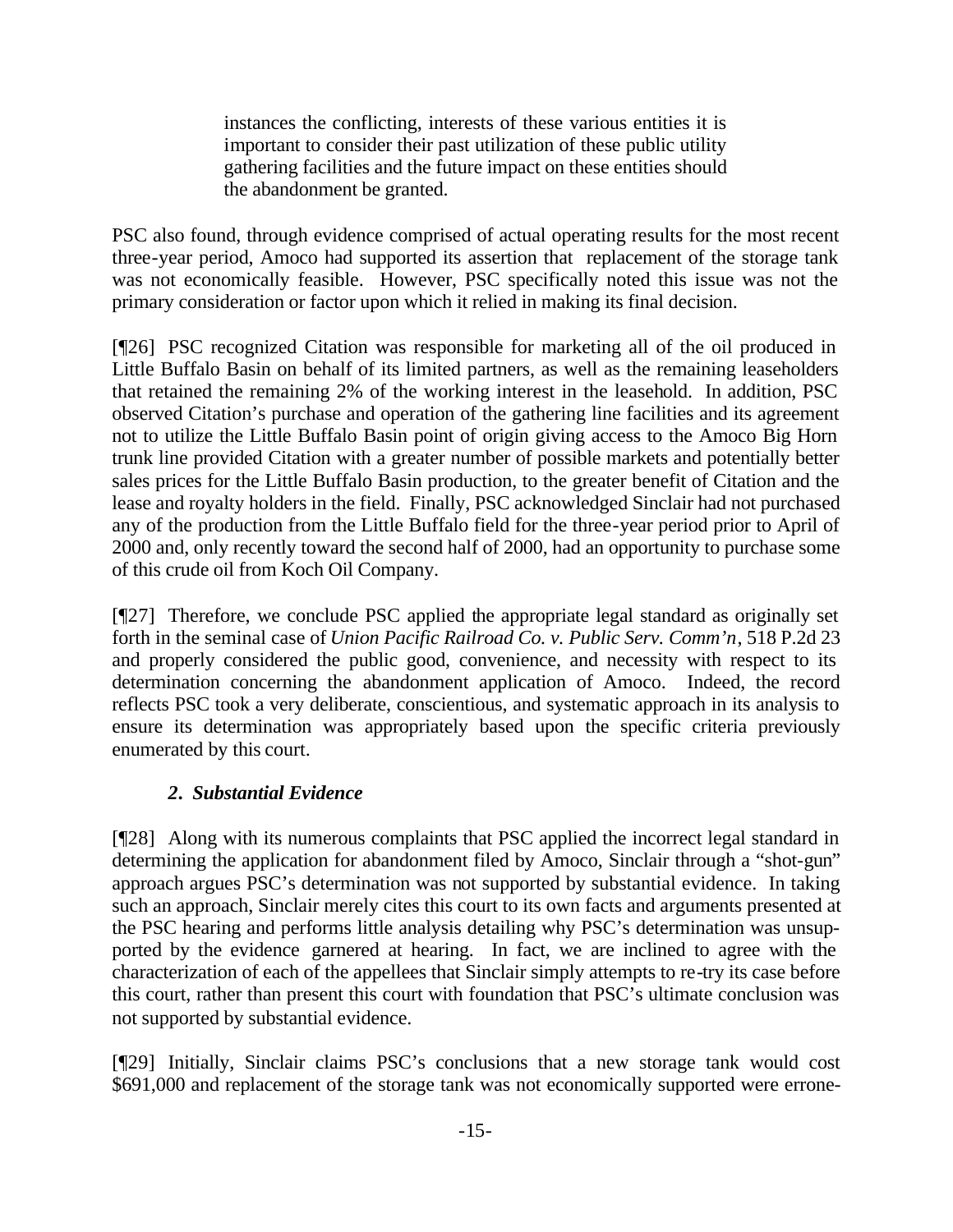ous and not supported by evidence presented at hearing. Certainly, as admitted by PSC in its final order, these issues were each highly contested. Nevertheless, sufficient evidence was submitted to PSC to support its ultimate determination.

[¶30] Amoco, Sinclair, and Citation presented evidence at the hearing concerning the estimated costs associated with the replacement of the subject tank. Amoco's witness, Tom Boslett, district manager for the Rocky Mountain Business District of Amoco, testified the cost of the tank, itself, along with any related material and assembly costs, constituted only a portion of the total cost in replacing the tank and other costs such as foundation work, dirt work, electrical work, and site preparation among other possible costs needed to be factored into the cost of replacement of the tank. At the hearing, Sinclair pointed out Citation, in responding to discovery, estimated the cost of erecting a storage tank was \$200,000, yet it is unclear whether this estimate included all costs associated with the total endeavor of replacing the tank. In fact, Citation went on to indicate it had expended considerable time, effort, and expense in designing and obtaining cost estimates to install a new gathering system at Little Buffalo Basin. However, it remains questionable if these costs are included in the \$200,000 storage tank figure. Sinclair also provided PSC with bid estimates for replacement of the tank which varied from \$103,000 to  $$130,000$ .<sup>3</sup> Nevertheless, Sinclair admitted these estimates only included the cost for materials and labor to install the tank shell and did not include other costs which would also have to be incurred in replacing the tank, such as site preparation costs, earthwork, foundation for the tank, floating roof, electrical instrumentation, valves, piping, tank coatings, engineering design, construction management, and inspection. Accordingly, comparison of the cost estimates received by PSC to replace the tank becomes virtually impossible.

[¶31] Sinclair also criticizes PSC for allegedly not requiring Amoco to meet its burden of proof with respect to the economic realities associated with its proffered abandonment. Review of the record indicates Amoco presented actual operating results for a three-year period and estimated costs for replacement of the tank in support of its argument that replacement of the tank would not be economically feasible. Sinclair argues Mr. Boslett, on behalf of Amoco, admitted there existed no foundation for this documentation and, therefore, PSC relied on data that was admittedly unsupported to reach its conclusion. A more careful review of Mr. Boslett's testimony reveals the operating results presented constituted accurate figures available to Amoco regarding net revenues for the applicable period of time. Critically, Mr. Boslett testified Amoco's analysis was primarily supported by the actual operating revenue and expenses incurred. In addition, Mr. Boslett testified on numerous occasions upon rigorous cross-examination by Sinclair's counsel that the economic analysis performed by Amoco concerning its calculated rate of return was a rough estimate, however, even substantial changes in the numbers utilized would not significantly change the outcome.

[¶32] Sinclair also argues Amoco must demonstrate no return can be reasonably expected from the investment in the new tank and therefore, because Amoco submitted evidence that a

<sup>&</sup>lt;sup>3</sup> Some of this evidence was presented to PSC via post-hearing documentation filed by Sinclair.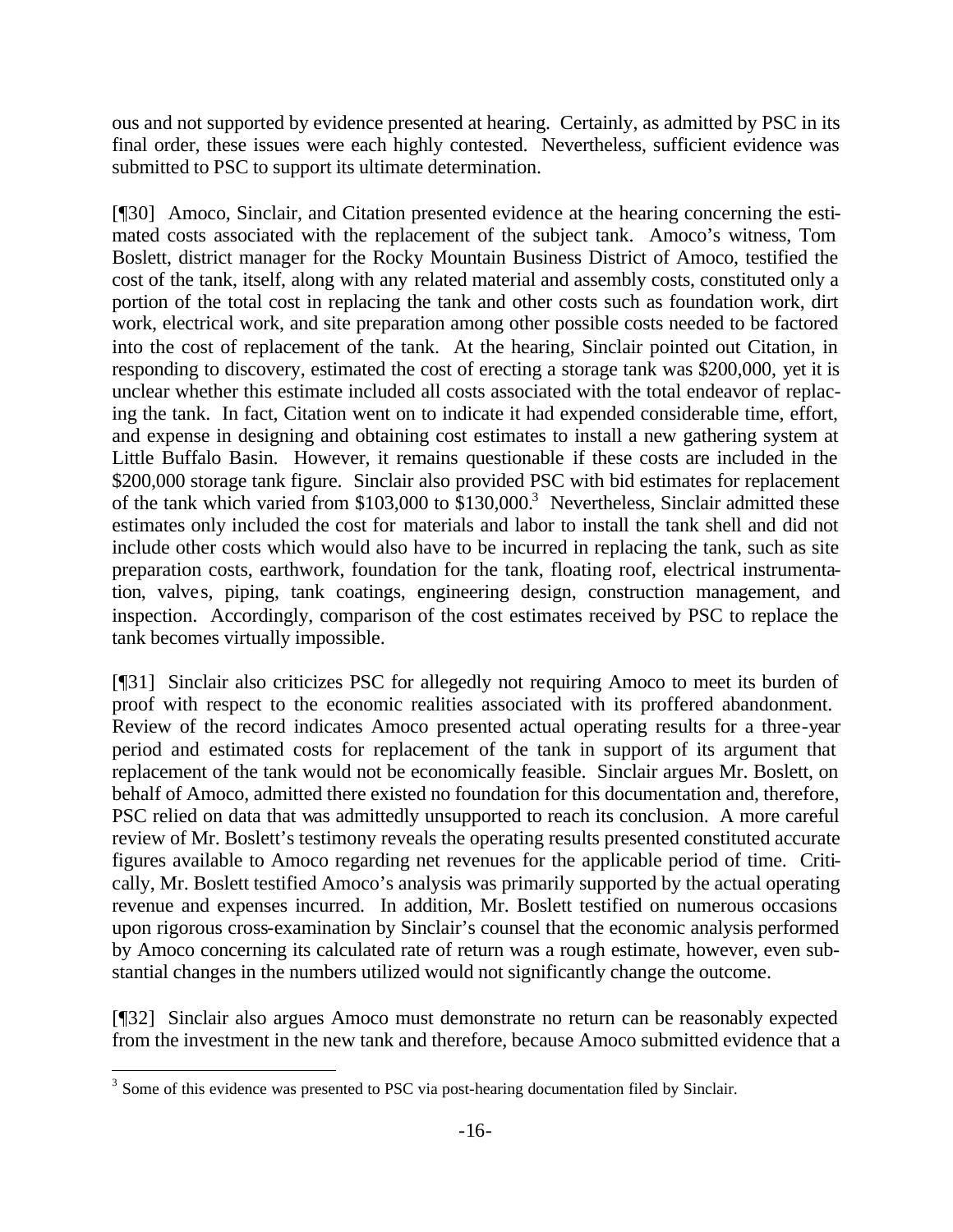return of at least 5.5% might be realized, PSC erred in making its determination. This assertion by Sinclair as to Amoco's required burden of proof is patently incorrect. As noted above, the proper legal standard that must be applied requires seven distinct factors to be considered with the primary consideration ultimately being public good, convenience, and necessity. The established law in Wyoming simply does not require Amoco to demonstrate absolutely no return can be reasonably expected from any anticipated investment in the system.

[¶33] Further, Sinclair asserts PSC's conclusion that approving the requested abandonment was in the public's best interest is unsupported by substantial evidence. As foundation for this contention, Sinclair again avers that it was significantly adversely affected by the decision of PSC given the positioning of Sinclair in the market as previously set forth in our discussion regarding standing. Primarily, Sinclair argues under the allowed abandonment it is now unable to easily obtain crude oil for its Sinclair, Wyoming refinery. Sinclair also takes the position that Citation's interests in the requested abandonment are insignificant because the determination of PSC, one way or another, did not affect Citation's ability to market its product.

[¶34] The record evidences PSC's painstaking analysis of all interests affected in this case. In particular, PSC assessed the potential effects of its determination on each of the lease and royalty holders in the Little Buffalo field, including the United States government; the State of Wyoming; Citation, as the producer and marketer of the oil produced; Amoco, as the owner of the facilities proposed to be abandoned; and Sinclair, as a previous and recent purchaser of oil. In addition, PSC gave notice to prior purchasers of oil such as Koch Oil Company and Conoco, but these entities chose not to participate in this matter. Finally, PSC considered the effects its decision might have on the public at large.

[¶35] The evidence establishes Citation is the sole operator of the Little Buffalo field and with its limited partners owns over 98% of the working interests in the Little Buffalo leasehold estate. In addition, no owners or operators other than Citation transport crude oil through the gathering system, and Citation is exclusively responsible for the marketing of crude oil produced at Little Buffalo Basin on behalf of its limited partners and the owners of the other 2% of the working interests. Therefore, Citation clearly possessed a direct and substantial interest in the Little Buffalo field.

[¶36] Citation further showed that its purchase and operation of the gathering facilities and its agreement to not ship through Amoco's Big Horn trunk line provided Citation with access to a greater number of markets and a potential for better sales prices. These consequences obviously enure to benefit, not only Citation, its limited partners, the remaining working interest owners, but potential purchasers and governmental interests, as well as the public at large. In addition, it is logical for Citation to own and operate the gathering system thereby ensuring Citation is committed to the fullest possible continued development of Little Buffalo Basin resources.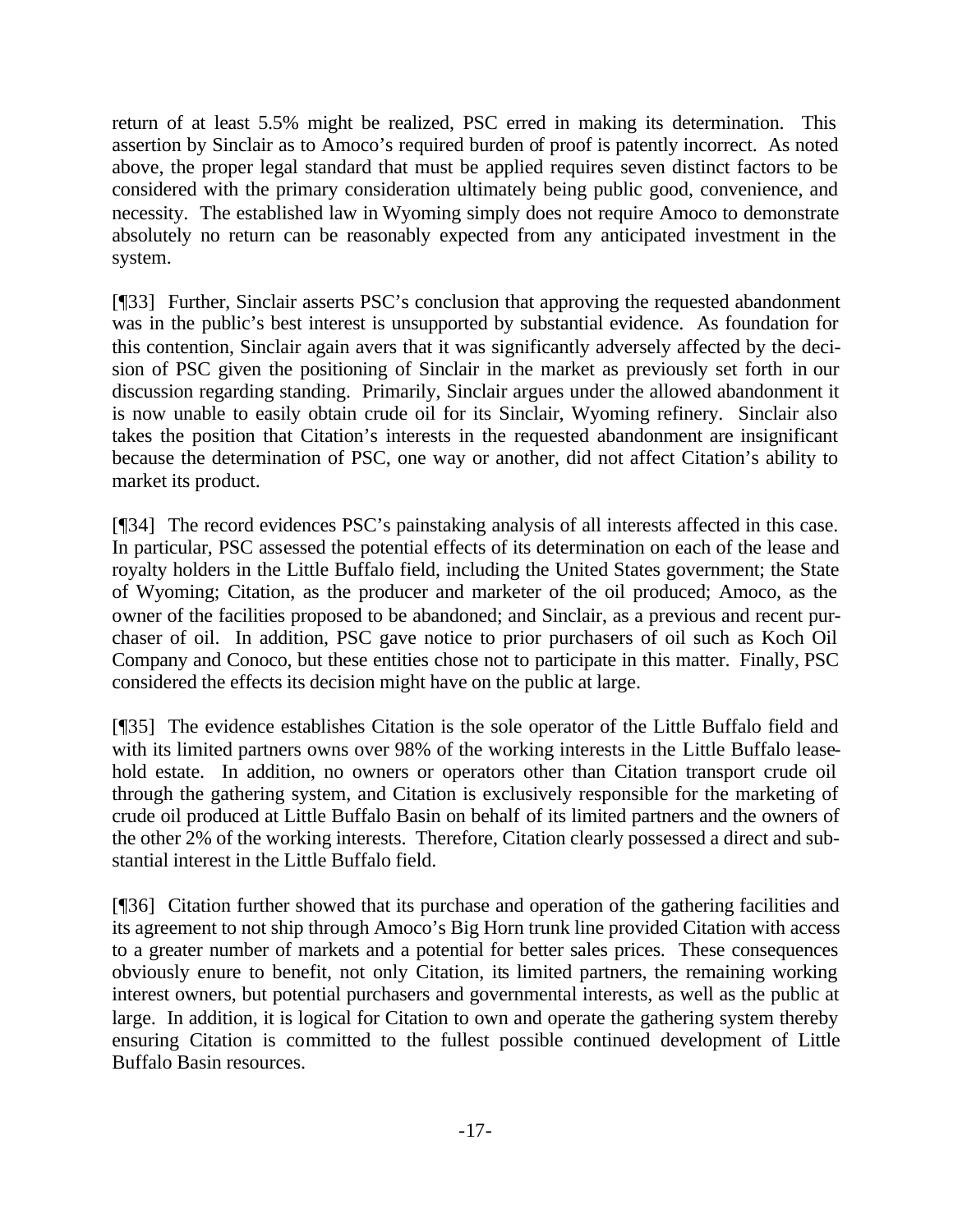[¶37] Furthermore, PSC considered Sinclair's involvement as a crude oil purchaser. The evidence presented established Sinclair had not purchased crude oil produced at Little Buffalo Basin for the three-year period prior to April of 2000; Sinclair purchased only a small amount of crude oil from Koch Oil Company since that time; Sinclair had not been a shipper on the gathering system since 1996; Sinclair had other sources for obtaining crude oil in North Dakota, Montana, Canada, and other fields in Wyoming; Sinclair had never offered to bid for, or purchased, Little Buffalo crude oil from Citation; and Sinclair had no existing contractual right to purchase Little Buffalo Basin crude oil. Finally, PSC recognized, even upon approval of the abandonment of Amoco facilities and utilization of the Red Butte Pipeline as contemplated by Citation, Sinclair could still receive Little Buffalo Basin crude oil at its Sinclair, Wyoming facilities.

[¶38] We readily admit the record before us does reflect some evidence that is contrary to the ultimate decision made by PSC. However, this evidence is not sufficient to convince us the determination of PSC was incorrect. We, therefore, determine the findings and rulings reached by PSC were based on substantial evidence and within established law. We hold the record provides a rational basis for PSC's ultimate findings of fact and conclusions of law. As such, we hold these findings of fact and conclusions of law were not clearly contrary to the overwhelming weight of the evidence. Further, we recognize, as we have on numerous other occasions, that we will not substitute our judgment for that of an agency when substantial evidence supports the decision rendered by the agency involved. *Elk Horn Ranch, Inc. v. Board of County Comm'rs*, 2002 WY 167, ¶13, 57 P.3d 1218, ¶13 (Wyo. 2002) (citing *Newman v. State ex rel. Workers' Safety & Compensation Div.*, 2002 WY 91, ¶12, 49 P.3d 163, ¶12 (Wyo. 2002)).

[¶39] In tangentially related assertions to Sinclair's sufficiency of the evidence argument, Sinclair further repines PSC improperly refused to allow Sinclair to inquire additionally into the public interest issues by making evidentiary rulings against Sinclair and through PSC's request for and acceptance of late filed exhibits after the hearing was concluded. Sinclair also contends PSC erred when it refused to allow Sinclair to admit Citation's pre-filed testimony of Forrest Harrell.

[¶40] With respect to PSC's evidentiary rulings, Sinclair asserts it was improperly prevented from completely delving into the effects of the settlement agreement reached between Amoco and Citation with respect to issues regarding alternative transportation of the crude oil and the existence and sufficiency of those markets available under the terms of the agreement. Furthermore, Sinclair proffers it was unfair for it to be averted from inquiring into these areas while at the same time Amoco and Citation were allowed to utilize the terms of the settlement agreement entered into between them to support Amoco's requested abandonment.

[¶41] It is well established in Wyoming that with regard to an agency's decision on the admission or exclusion of evidence and testimony, such is left within the sound discretion of the agency. Judicial discretion is a composite of many things, among which are conclusions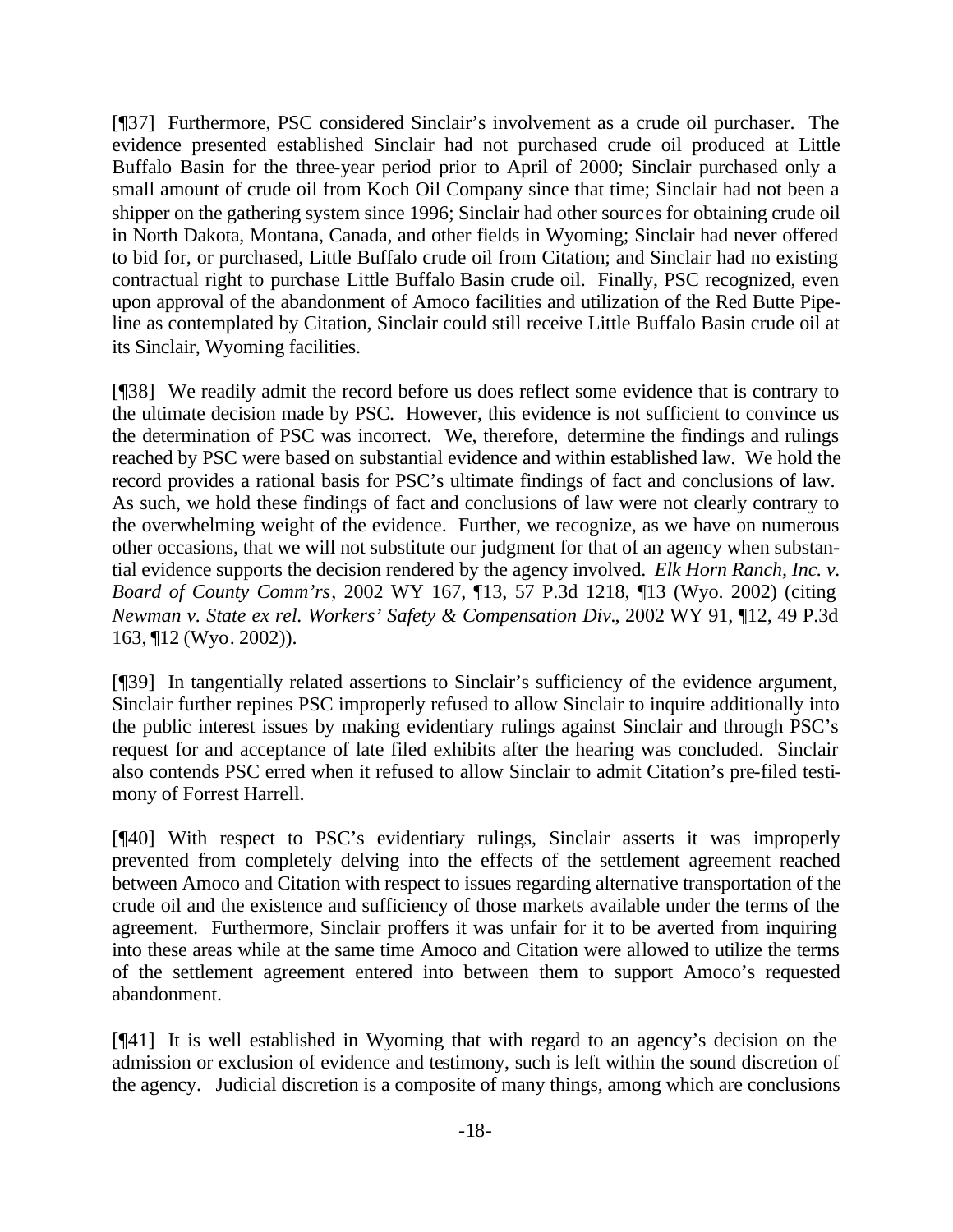drawn from objective criteria; it means a sound judgment exercised with regard to what is right under the circumstances and without doing so arbitrarily or capriciously. *In re: Worker's Compensation Claim of Shryack*, 3 P.3d 850, 855 (Wyo. 2000) (quoting *Vaughn v. State*, 962 P.2d 149, 151 (Wyo. 1998)). An abuse of discretion has also been said to have occurred only when the decision shocks the conscience of the court and appears to be so unfair and inequitable that a reasonable person could not abide it. *Hall v. Hall*, 2002 WY 30, ¶12, 40 P.3d 1228, ¶12 (Wyo. 2002); *Everheart v. S & L Industrial*, 957 P.2d 847, 853 (Wyo. 1998); *Goddard v. Colonel Bozeman's Restaurant*, 914 P.2d 1233, 1238 (Wyo. 1996).

[¶42] PSC limited Sinclair's inquiry into the effects of the settlement agreement reached between Amoco and Citation with respect to those issues regarding alternative transportation of the crude oil and the existence or sufficiency of those markets available under those terms based primarily upon its determination that PSC should not inquire into and make decisions concerning private entities over which the PSC had no control. This court has previously cautioned PSC that it is not authorized to meddle in the private sector's contractual affairs. *Union Telephone Co., Inc. v. Public Serv. Comm'n*, 910 P.2d 1362, 1365 (Wyo. 1996).

[¶43] Furthermore, PSC allowed Sinclair some latitude with these subjects yet drew the line at Sinclair's attempt to obtain specific details in these areas. Moreover, we recognize the terms of the agreement between Amoco and Citation were fully disclosed to PSC; and testimony from a Citation witness, Gary C. Johnson, was received by PSC regarding these topics. Indeed, in its determination, PSC explicitly observed that under the agreement Citation had agreed not to transport crude oil via Amoco's Big Horn trunk line, which would result in Sinclair being precluded from direct access to Little Buffalo field crude oil at its Casper, Wyoming refinery. PSC further properly intimated Sinclair's intended inquiry into these areas was cumulative and, in any event, outside the direct abandonment application being considered at the hearing. Finally, Sinclair had the opportunity at the hearing to present its own evidence and testimony into these areas without directly attempting to elicit Citation's particular business plans given its agreement with Amoco, but chose not to do so. We hold, therefore, PSC did not abuse its discretion when it precluded detailed inquiry into the specific manner in which Citation intended to transport crude oil given its decision to enter into the agreement with Amoco.

[¶44] As to Sinclair's asserted error concerning PSC's acceptance of exhibits from the parties after hearing, we reach a similar result. First, Sinclair did not object to Citation's submission of evidence as requested by PSC and, therefore, impliedly waived any issue regarding these exhibits. Under long standing precedent, this court has also clearly established it will not consider those issues on appeal not previously raised. *State v. Campbell County Sch. Dist.*, 2001 WY 90, ¶35, 32 P.3d 325, ¶35 (Wyo. 2001); *Cooper v. Town of Pinedale*, 1 P.3d 1197, 1208 (Wyo. 2000); *R.O. Corp. v. John H. Bell Iron Mountain Ranch Co.*, 781 P.2d 910, 913 (Wyo. 1989). Secondly, Sinclair was also allowed by PSC to submit exhibits after hearing and even requested that certain information contained within the latefiled exhibits be submitted by the parties. Therefore, it is disingenuous for Sinclair to com-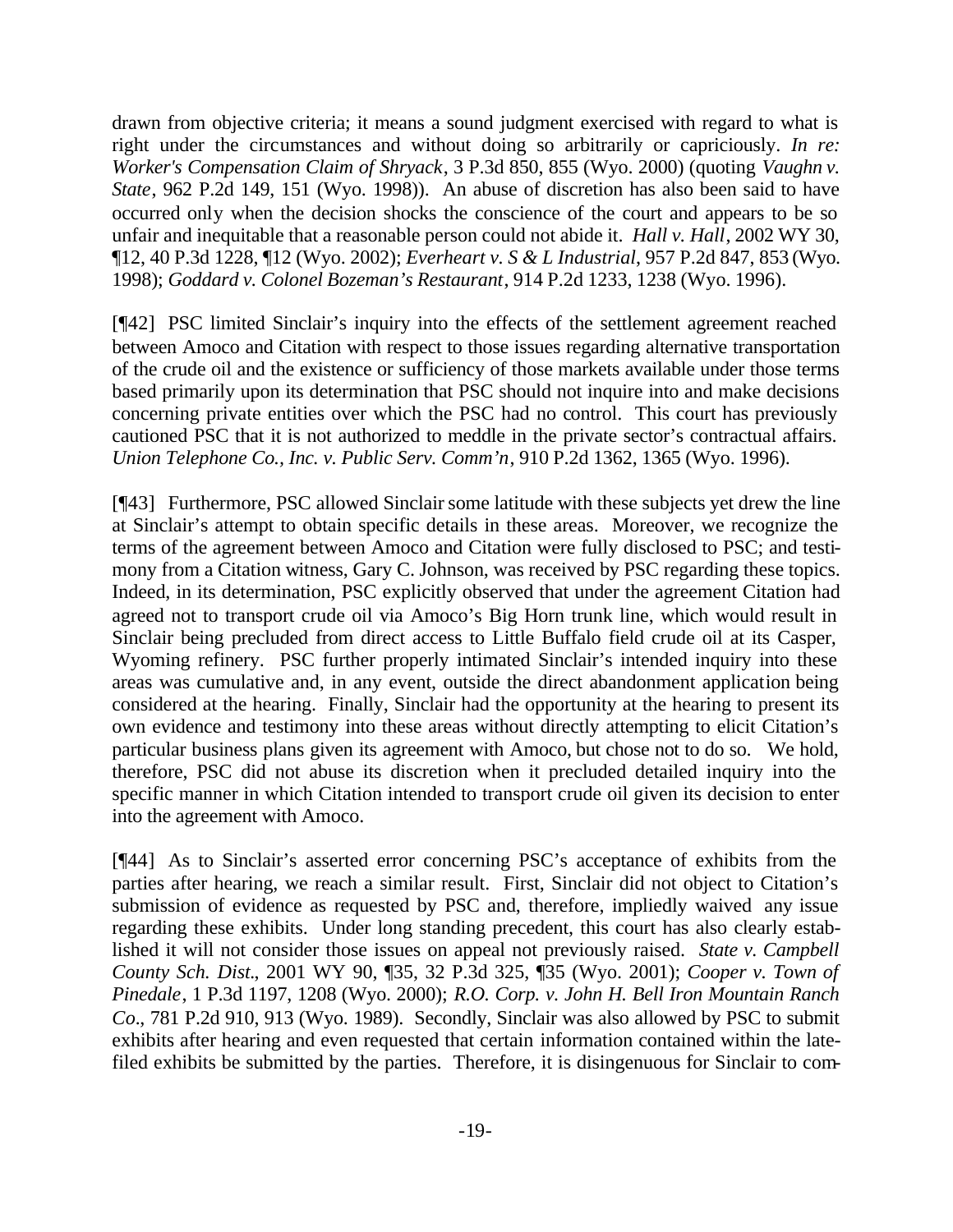plain Citation was given this same opportunity and now object after its own requests have been satisfied.

[¶45] We also find the exhibits submitted by Citation were somewhat cumulative to the testimony given by its witness, Mr. Johnson, concerning the areas of alternative transportation of the crude oil and the existence or sufficiency of those markets available. Finally, we believe that the request for and acceptance of the late-filed exhibits by PSC was done in order to obtain all the necessary information needed by PSC to make a complete and informed determination in this matter and was appropriate in such regard. *See Majority of Working Interest Owners In Buck Draw Field Area v. Wyoming Oil & Gas Conservation Comm'n*, 721 P.2d 1070, 1078 (Wyo. 1986) (holding an administrative agency may admit documentary evidence in a contested case after hearing).

[¶46] Lastly, Sinclair grieves that PSC improperly deterred it from admitting the pre-filed testimony of Mr. Harrell, Citation's witness. However, upon our review, we find that this testimony was summative to live testimony given by Citation's witness, Mr. Johnson. Additionally, Sinclair was granted leeway in its cross-examination of Mr. Johnson to explore the areas expressed by Mr. Harrell prior to hearing. Further, Sinclair did not subpoena Mr. Harrell to testify at hearing. Therefore, we find that PSC again did not abuse its discretion in rendering its decision and, in any event, PSC's ruling proved harmless to Sinclair.

# *3. Duty to Maintain*

[¶47] Sinclair also contends Amoco had a duty to maintain its facilities as a public utility under both statutory and regulatory authority and PSC failed to make a determination regarding this issue. Moreover, Sinclair contests it was improper for PSC to grant Amoco's abandonment application predicated on Amoco's contention the subject storage tank was in a dilapidated condition.

[¶48] Initially, this court recognizes that PSC did make a review as to whether there existed a connection between what had previously transpired leading up to the deterioration of the system and the proposed abandonment sought by Amoco. This was expressly detailed by PSC at the hearing. Furthermore, the evidence presented at the hearing showed that the only unusable portion of the facilities was the 55-year-old storage tank. Indeed, at the hearing Citation admitted that it intended to continue to use the facilities with the exception of the storage tank. This fact was expressly detailed by PSC in its order: "the gathering lines serving the Little Buffalo Field remain in a sufficiently safe and adequate condition to provide crude oil gathering service."

[¶49] Upon our review of the record, we must also agree with the conclusions of PSC expressed in its order that:

> The evidence of record reflects the parties' concurrence that the storage tank needs to be either repaired or replaced. Although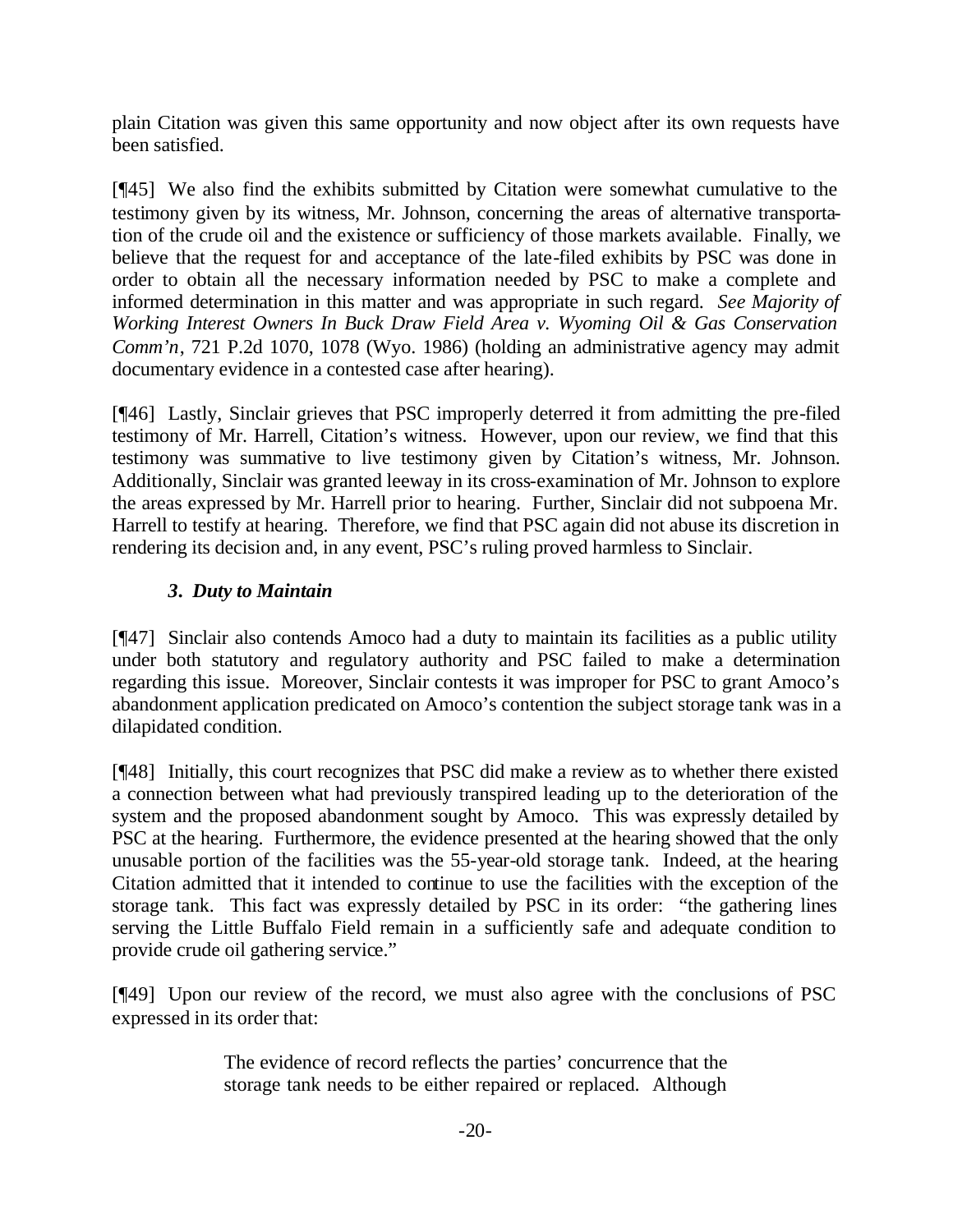the gathering lines and the existing 10,000 barrel storage tank are not cathodically protected and are of similar vintage, the Commission concurs with the opinions expressed by Amoco and Citation that the current condition of the storage tank precludes its continued use. Amoco witness Boslett described the storage tank as having a crumbling foundation, serious corrosion, bowed stop parts, and being in service beyond its useful life. Mr. Boslett further testified that recent cleaning of the tank resulted in leaks.

Simply stated, the evidence presented supports the conclusion that the storage tank had reached the end of its useful life.

[¶50] Sinclair also challenges Amoco's efforts to maintain the storage tank and alludes that Amoco had received PSC approved higher rates in order to better service and maintain its facilities, yet failed to do so in this case. Nevertheless, the evidence presented at the hearing confirmed that Amoco had taken specific maintenance steps with respect to the storage tank over the years and had kept the storage tank in use over a substantial number of years without accident, injury, or spillage. The evidence also supported the fact that Amoco, to its credit, has and abides by an extremely stringent internal policy with respect to leaks and spills.

[¶51] Sinclair also contends that PSC should have reprimanded Amoco for having shut down the gathering system prior to PSC's determination regarding Amoco's application for abandonment. We hold Sinclair's argument in that regard lacks merit. As related above, on November 16, 2000, prior to hearing, Amoco informed PSC the Little Buffalo Gathering System had been suspended effective October 1, 2000, for reasons of environmental safety because a storage tank within the system was in substantial disrepair. Amoco suspended operation because cleaning the tank resulted in leaks, and Amoco was concerned that continued use of the storage tank might result in spillage. Amoco also confirmed at the hearing that should PSC rule that Amoco's requested abandonment be denied, Amoco was prepared to move forward as directed by PSC and place the storage tank again into service after making the required steps to insure the tank's safety.

[¶52] Further, common sense dictated the actions of Amoco in taking steps to remove the storage tank from service. Presumably, had Amoco not taken these steps and simply awaited the determination by PSC, which was ultimately rendered many months later, a realized and actual environmental catastrophe may have resulted. Finally, upon its review, PSC certainly has the authority to adequately deal with the actions of Amoco in the event PSC found them to be unsupported and not taken in good faith. *See Williston Basin Interstate Pipeline Co. v. Public Serv. Comm'n*, 996 P.2d 663, 667 (Wyo. 2000).

[¶53] Finally, Sinclair disputes PSC's refusal to address whether Citation became a public utility when it entered into the settlement agreement with Amoco. Upon our review, we hold